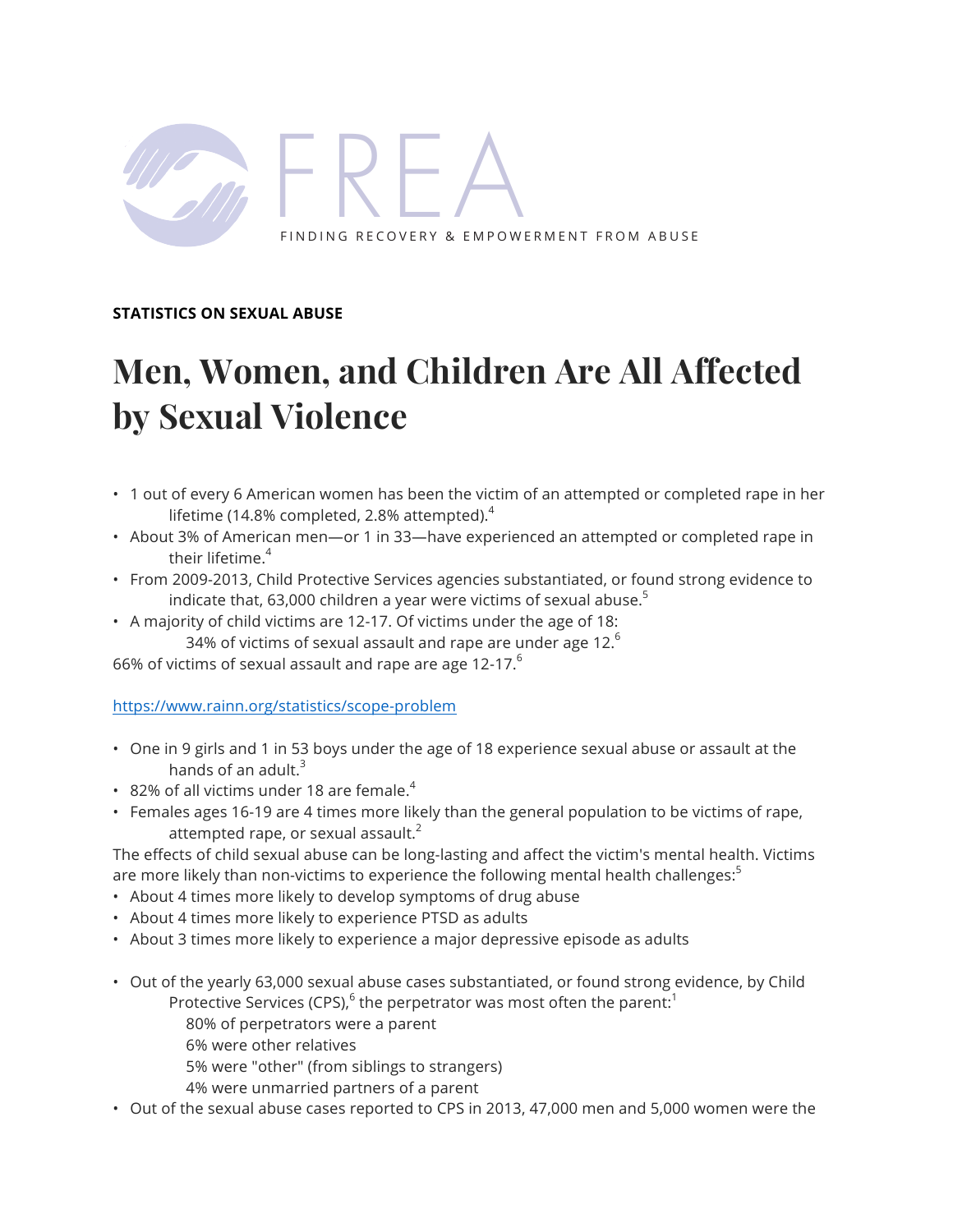alleged perpetrators.<sup>6</sup>

• In 88% of the sexual abuse claims that CPS substantiates or finds supporting evidence of, the perpetrator is male. In 9% of cases they are female, and 3% are unknown. $6$ 

# Sexual violence on campus is pervasive.

- 11.2% of all students experience rape or sexual assault through physical force, violence, or incapacitation (among all graduate and undergraduate students). $2$
- Among graduate and professional students, 8.8% of females and 2.2% of males experience rape or sexual assault through physical force, violence, or incapacitation.<sup>2</sup>
- Among undergraduate students, 23.1% of females and 5.4% of males experience rape or sexual assault through physical force, violence, or incapacitation. $2<sup>2</sup>$
- 4.2% of students have experienced stalking since entering college.<sup>2</sup>
- Student or not, college-age adults are at high risk for sexual violence.
- Male college-aged students (18-24) are 78% more likely than non-students of the same age to be a victim of rape or sexual assault. $1$

Female college-aged students (18-24) are 20% less likely than non-students of the same age to be a victim of rape or sexual assault. $1$ 

- About 1 in 6 college-aged female survivors received assistance from a victim services agency.<sup>2</sup>
- 21% of TGQN (transgender, genderqueer, nonconforming) college students have been sexually assaulted, compared to 18% of non-TGON females, and 4% of non-TGON males.<sup>2</sup>

# https://www.rainn.org/statistics/campus-sexual-violence

- Only 20% of female student victims, age 18-24, report to law enforcement.1
- Only 32% of nonstudent females the same age do make a report.<sup>1</sup>

# **Sexual violence may occur at a higher rate at certain times of the year**

- More than 50% of college sexual assaults occur in either August, September, October, or November<sup>4</sup>
- Students are at an increased risk during the first few months of their first and second semesters in college. $4$

# **Campus law enforcement has a significant role in addressing and responding to college sexual assault**

- 86% of sworn campus law enforcement officials have legal authority to make an arrest outside of the campus grounds. $5$
- 86% of sworn campus law enforcement agencies have a staff member responsible for rape prevention programming.<sup>5</sup>
- 70% of campus law enforcement agencies have memorandums of understanding (MOUs) with local law enforcement.<sup>5</sup>
- 72% of campus law enforcement agencies have a staff member responsible for survivor response and assistance. $5$
- Among 4-year academic institutions with 2,500 students or more, 75% employ armed officers, a 10% increase in the last decade. $5$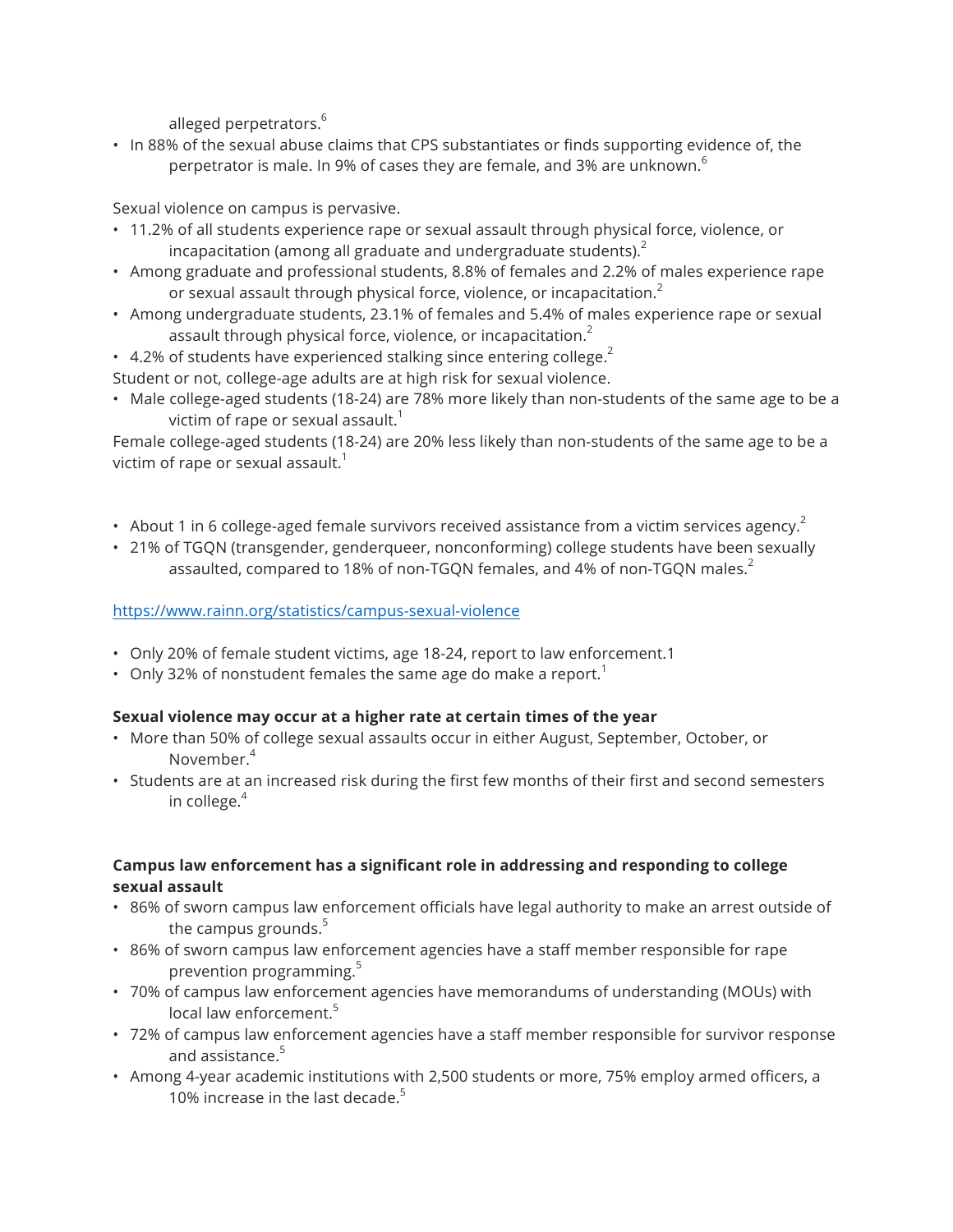#### **Overview on the Issue of Sexual Abuse**

- Approximately one in five (19.3%) of women experience rape in their lifetimes
- One in four girls and one in six boys will be sexually abused before the age of 18
- 43.9% of women will experience sexual violence (other than rape) during their lifetimes
- 23.4% of men will experience sexual violence (other than rape) during their lifetimes

#### **Health costs**

- 81% of women and 35% of men report significant impacts such as Post Traumatic Stress Disorder (PTSD)
- Annually, rape costs the U.S. more than any other crime (\$127 billion), followed by assault (\$93 billion), murder (\$71 billion), and drunk driving (\$61 billion)
- Health care is 16% higher for women who were sexually abused as children
- Sexual assault is associated with an increased lifetime rate of attempted suicide. In women, a history of sexual trauma before age 16 years is a particularly strong correlate of attempted suicide.
- Women who experience sexual assault report more somatic complaints, poorer perceptions of physical health, greater psychological distress, and increased use of medical services.
- Men who reported experiencing early childhood sexual abuse had a two-fold increase in prevalence of HIV infection relative to men who reported no abuse.

Link: http://www.svfreenyc.org/media/factsheets/fsht\_144.pdf

## **Furthermore, according to a 2010 Internet survey by the National Alliance to End Sexual Violence:**

- 56% of rape crisis centers had been forced to reduce staff in the past year
- 25% of rape crisis centers had a waiting list for crisis services
- 66% of rape crisis centers had to reduce prevention education/public awareness efforts because of funding losses
- 61% of rape crisis centers had three (3) or less staff
- 60% of rape crisis centers indicated they need at least four (4) full-time staff to meet the current demand for sexual assault services in their community

Report link: *http://www.nsvrc.org/sites/default/files/CostsConsequencesSV.pdf*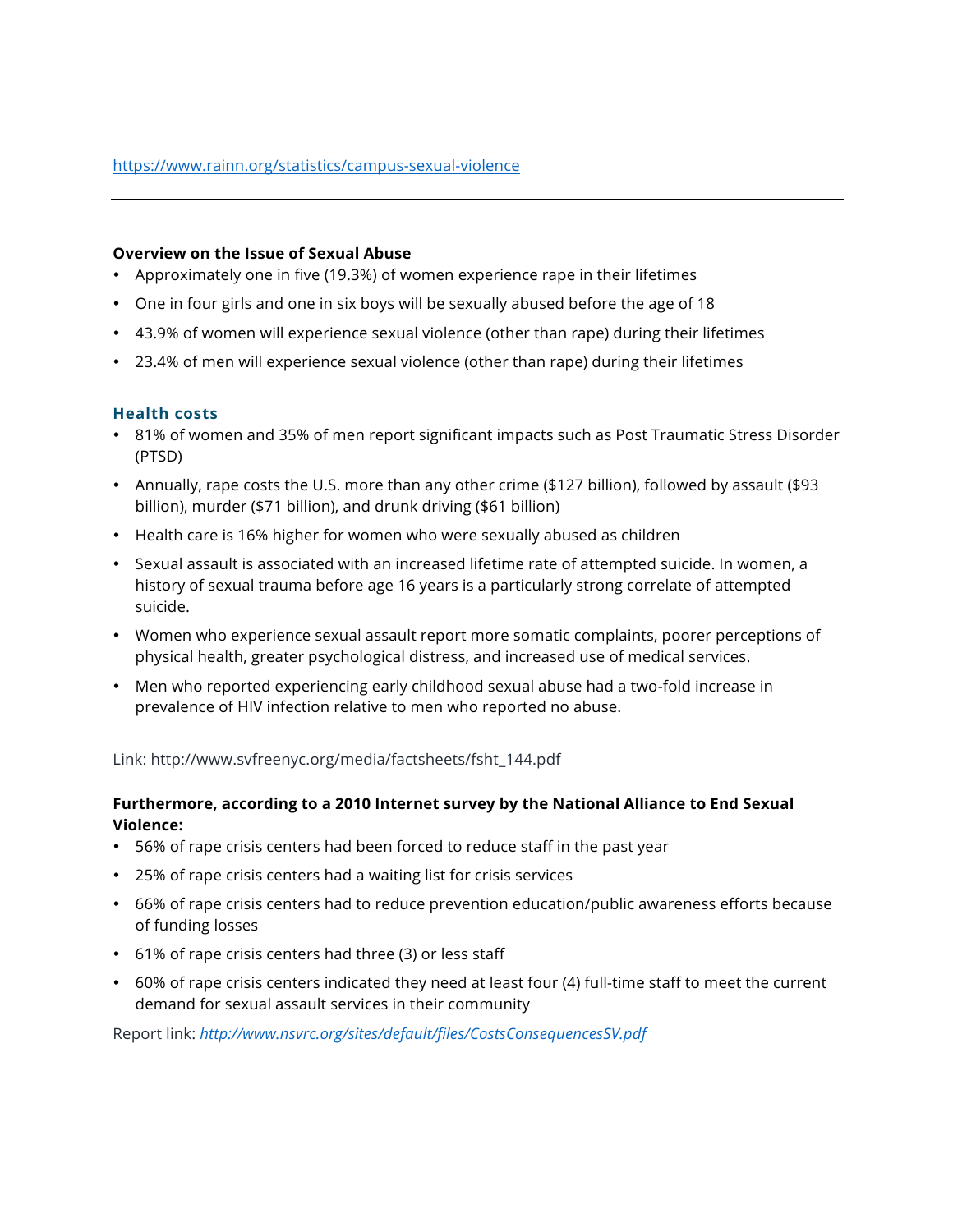#### **Resources:**

National Sexual Violence Resource Center: http://www.nsvrc.org/about/national-sexual-violenceresource-center.

Statistics for Journalists About Sexual Violence in the

U.S.: http://www.nsvrc.org/sites/default/files/publications\_nsvrc\_factsheet\_media-packet\_statisticsabout-sexual-violence\_0.pdf.

Key Metrics From Attached Fact Sheet PDF:

# **Sexual Violence in the U.S.:**

- One in five women and one in 71 men will be raped at some point in their lives.
- 46.4% lesbians, 74.9% bisexual women and 43.3% heterosexual women reported sexual violence other than rape during their lifetimes, while 40.2% gay men, 47.4% bisexual men and 20.8% heterosexual men reported sexual violence other than rape during their lifetimes.
- Nearly one in 10 women has been raped by an intimate partner in her lifetime, including completed forced penetration, attempted forced penetration or alcohol/drug-facilitated completed penetration. Approximately one in 45 men has been made to penetrate an intimate partner during his lifetime.
- 91% of the victims of rape and sexual assault are female, and 9% are male.
- In eight out of 10 cases of rape, the victim knew the person who sexually assaulted them.
- 8% of rapes occur while the victim is at work.

# **Cost and Impact:**

- Each rape costs approximately \$151,423.
- Annually, rape costs the U.S. more than any other crime (\$127 billion), followed by assault (\$93 billion), murder (\$71 billion), and drunk driving (\$61 billion).
- 81% of women and 35% of men report significant short-term or long-term impacts such as Post Traumatic Stress Disorder (PTSD).
- Health care is 16% higher for women who were sexually abused as children.

# **Child Sexual Abuse:**

- One in four girls and one in six boys will be sexually abused before they turn 18 years old.
- 34% of people who sexually abuse a child are family members.
- 12.3% of women were age 10 or younger at the time of their first rape/victimization, and 30% of women were between the ages of 11 and 17.
- 27.8% of men were age 10 or younger at the time of their first rape/victimization.
- More than one-third of women who report being raped before age 18 also experience rape as an adult.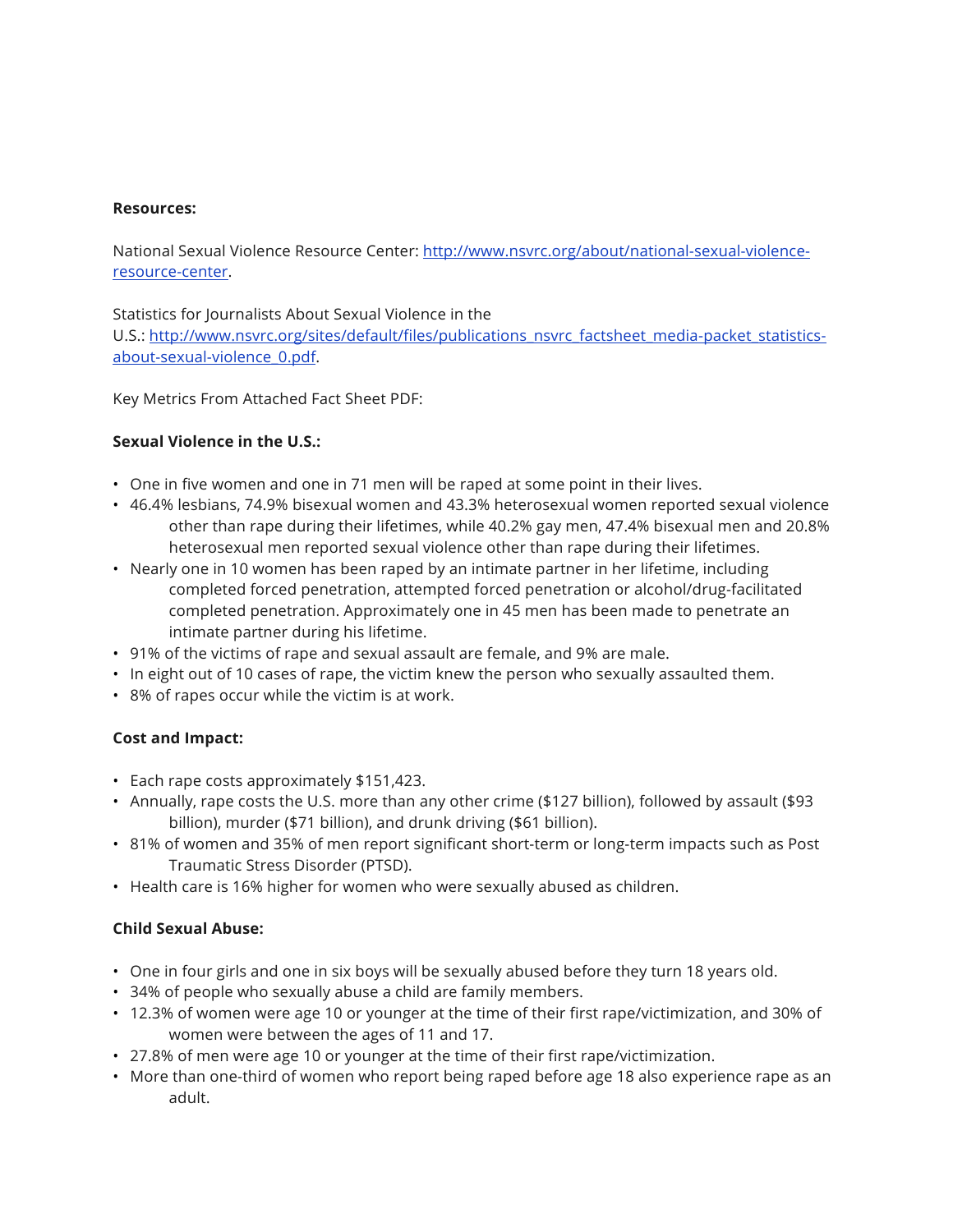- 96% of people who sexually abuse children are male, and 76.8% of people who sexually abuse children are adults.
- 325,000 children are at risk of becoming victims of commercial child sexual exploitation each year.
- The average age at which girls first become victims of prostitution is 12 to 14 years old, and the average age for boys is 11 to 13 years old.

# **Campus Sexual Assault:**

- • One in 5 women and one in 16 men are sexually assaulted while in college.
- More than 90% of sexual assault victims on college campuses do not report the assault.
- 63.3% of men at one university who self-reported acts qualifying as rape or attempted rape admitted to committing repeat rapes.

# **Crime Reports:**

- Rape is the most under-reported crime; 63% of sexual assaults are not reported to police.
- Only 12% of child sexual abuse is reported to the authorities.
- The prevalence of false reporting is between 2% and 10%. For example, a study of eight U.S. communities, which included 2,059 cases of sexual assault, found a 7.1% rate of false reports (k). A study of 136 sexual assault cases in Boston found a 5.9% rate of false reports. Researchers studied 812 reports of sexual assault from 2000-03 and found a 2.1% rate of false reports.

-----

Statistics From RAINN: Rape Abuse and Incent National Network: See https://rainn.org/statistics.

-----

"National Intimate Partner and Sexual Violence Survey"; 2010 data published by the U.S. Center for Disease and Prevention (CDC): http://www.cdc.gov/violenceprevention/nisvs/index.html.

-----

*"Nearly 1 in 5 Women in U.S. Survey Say They Have Been Sexually Assaulted"*, New York Times, December 14, 2011. http://www.nytimes.com/2011/12/15/health/nearly-1-in-5-women-in-us-survey-reportsexual-assault.html?\_r=0.

----

Sexual Violence Reports Published by the World Health Organization (WHO): http://www.who.int/reproductivehealth/topics/violence/sexual\_violence/en/.

----

Review": http://vc.bridgew.edu/cgi/viewcontent.cgi?article=1055&context=undergrad\_rev.

*<sup>&</sup>quot;A Comparison of Sexual Assault in the U.S., Canada, and England"*; Bridgewater State University, "Undergraduate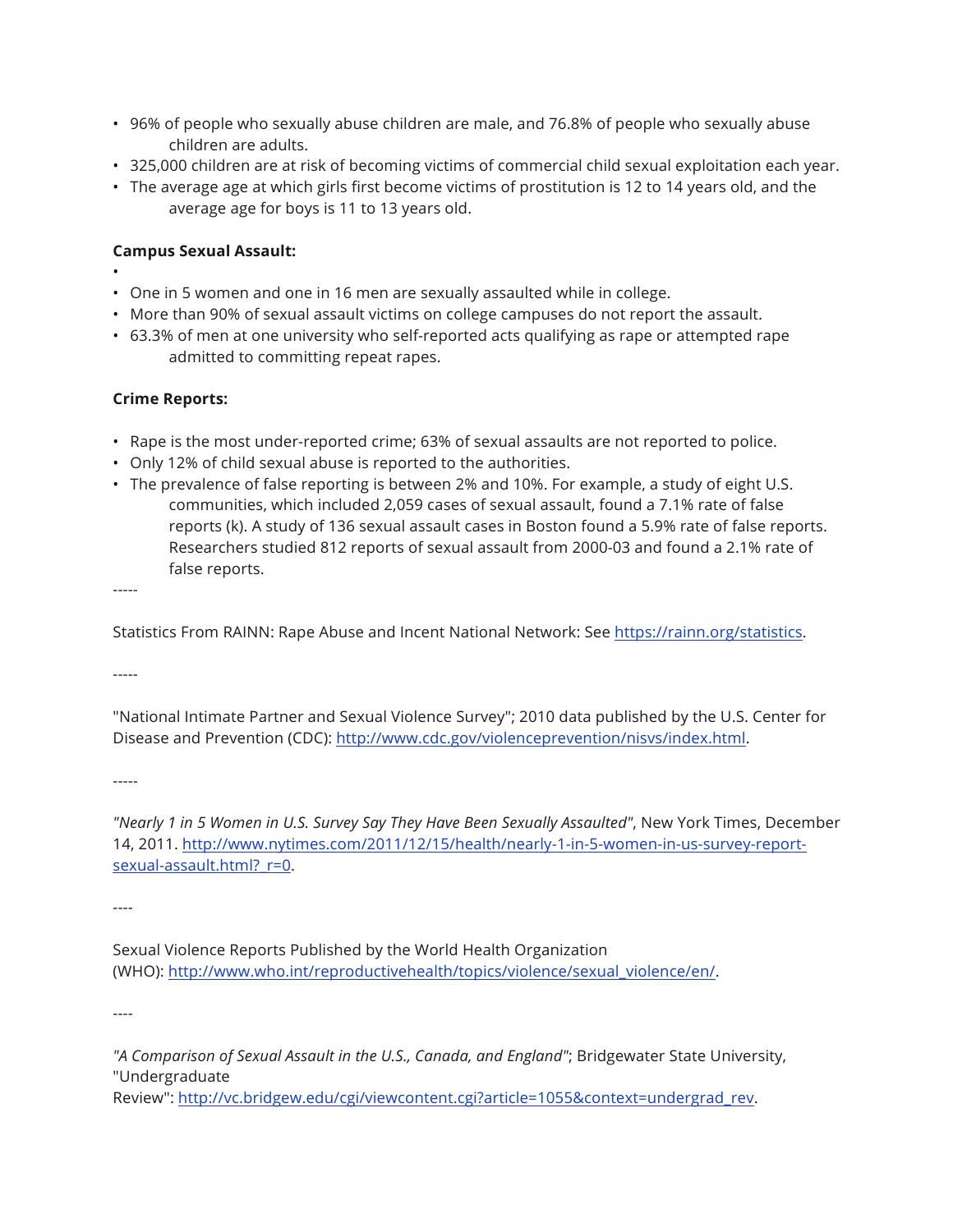United Kingdom: *"Crime Statistics, Focus on Violence Crime and Sexual Offenses"*: http://www.ons.gov.uk/ons/rel/crime-stats/crime-statistics/focus-on-violent-crime-andsexual-offences--2013-14/index.html

Cost estimates are all over the board depending on what's included.

# **Hospital Treatment Costs:**

In one July 2012 post in a website named, "Jezebel", they displayed what is purported to be a copy of an actual hospital treatment bill (medical treatment and rape kit samples) of \$4,750. In this particular case, the insurance company paid most of the bill, but that isn't always going to be the case. Another case cited in the post claimed that cost was \$6,000.

Even though the victim herself didn't pay most of the bill, that one single \$4,750 incident is a cost to the U.S. economy and society.

Link: http://jezebel.com/5927962/treatment-for-rape-without-insurance-costs-more-than-somegood-used-cars.

# **U.S. White House Counsel:**

In January 2014, the U.S. White House Counsel of Women and Girls released a conference report entitled, "Rape and Sexual Assault: a Renewed Call to Action". In the "Economic Costs" section of that report, they say, in part,

"Although the economic costs of rape and sexual assault are hard to quantify and the data is limited, the existing research indicates that the costs are great. Various research studies have examined the quantifiable cost per rape, accounting for such costs as medical and victim services, loss of productivity, and law enforcement resources. Researchers also generally agree that intangible costs, such as decreased quality of life, though difficult to monetize, are also a necessary part of the cost calculus for sexual assault. (Many researches, in fact, believe the intangible costs are especially high in cases of sexual assault, due to the serious physical and mental health consequences for survivors.) Each of the studies we examined used a somewhat different methodology, but all found the costs to be significant – ranging from \$87,000 to \$240,776 per rape.50".

There is also other useful information we can probably use in the White House Conference Report. Link: https://www.whitehouse.gov/sites/default/files/docs/sexual\_assault\_report\_1-21-14.pdf.

#### **New York Alliance Against Sexual Assault:**

Another estimate reported by the New York Alliance Against Sexual Assault, states,

----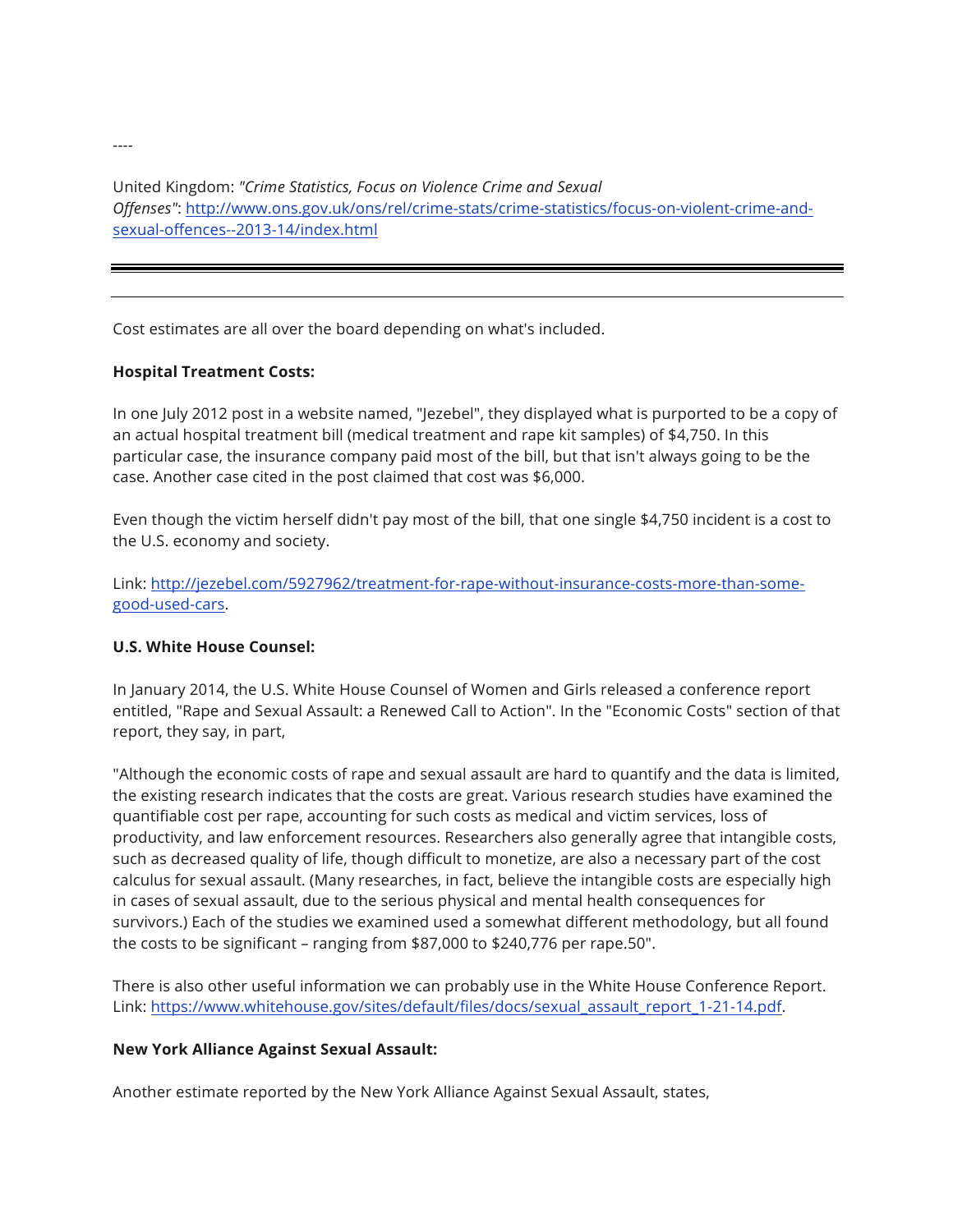# **The Cost of Rape**

"The National Institute of Justice estimates that rape and other sexual assaults of adults cause an annual minimum loss of 127 billion dollars, or about \$508 per U.S. resident. This includes tangible losses such as initial police response, medical care, mental health services, property damage or loss, and loss of productivity; and intangible losses, such as loss of quality of life, pain, and suffering. These costs do not include the costs of investigation, prosecution or incarceration of offenders. This figure makes sexual assault the costliest crime; even higher than murder." US Department of Justice, Victim Costs and Consequences: A New Look, 1996; Summary by Virginians Aligned Against Sexual Assault.

Report source link: http://www.svfreenyc.org/media/research/medical\_cost\_of\_rape.pdf.

As you can see, the sources are about 20-years old. According to the U.S. Inflation Calculator online service, the \$508 per resident cost in 2015 is now \$767.40. The 1996 127 billion dollar price tag adjusted for inflation is is calculated at 192 billion dollars in 2015 dollars.

In a fact sheet (different document from the one above) from the New York Alliance Against Sexual Assault, among other research findings, they state,

# **Health and Mental Health**

- Sexual assault is associated with an increased lifetime rate of attempted suicide. In women, a history of sexual trauma before age 16 years is a particularly strong correlate of attempted suicide.
- Women who experience sexual assault report more somatic complaints, poorer perceptions of physical health, greater psychological distress, and increased use of medical services.
- Men who reported experiencing early childhood sexual abuse had a two-fold increase in prevalence of HIV infection relative to men who reported no abuse.

Link: http://www.svfreenyc.org/media/factsheets/fsht\_144.pdf

# **National Alliance to End Sexual Violence:**

In a 2011 report, the National Alliance to End Sexual Violence non-profit organization pointed out that rape crisis services are scarce and growing scarcer. Highlights (or more accurately stated, lowlights) were:

Rape Crisis Services are Scarce According to a 2010 Internet survey by the National Alliance to End Sexual Violence of 644 rape crisis centers from all 50 states, Washington D.C. and two territories:

- 56% of rape crisis centers had been forced to reduce staff in the past year.
- 25% of rape crisis centers had a waiting list for crisis services.
- 66% of rape crisis centers had to reduce prevention education/public awareness efforts because of funding losses.
- 61% of rape crisis centers had three (3) or less staff.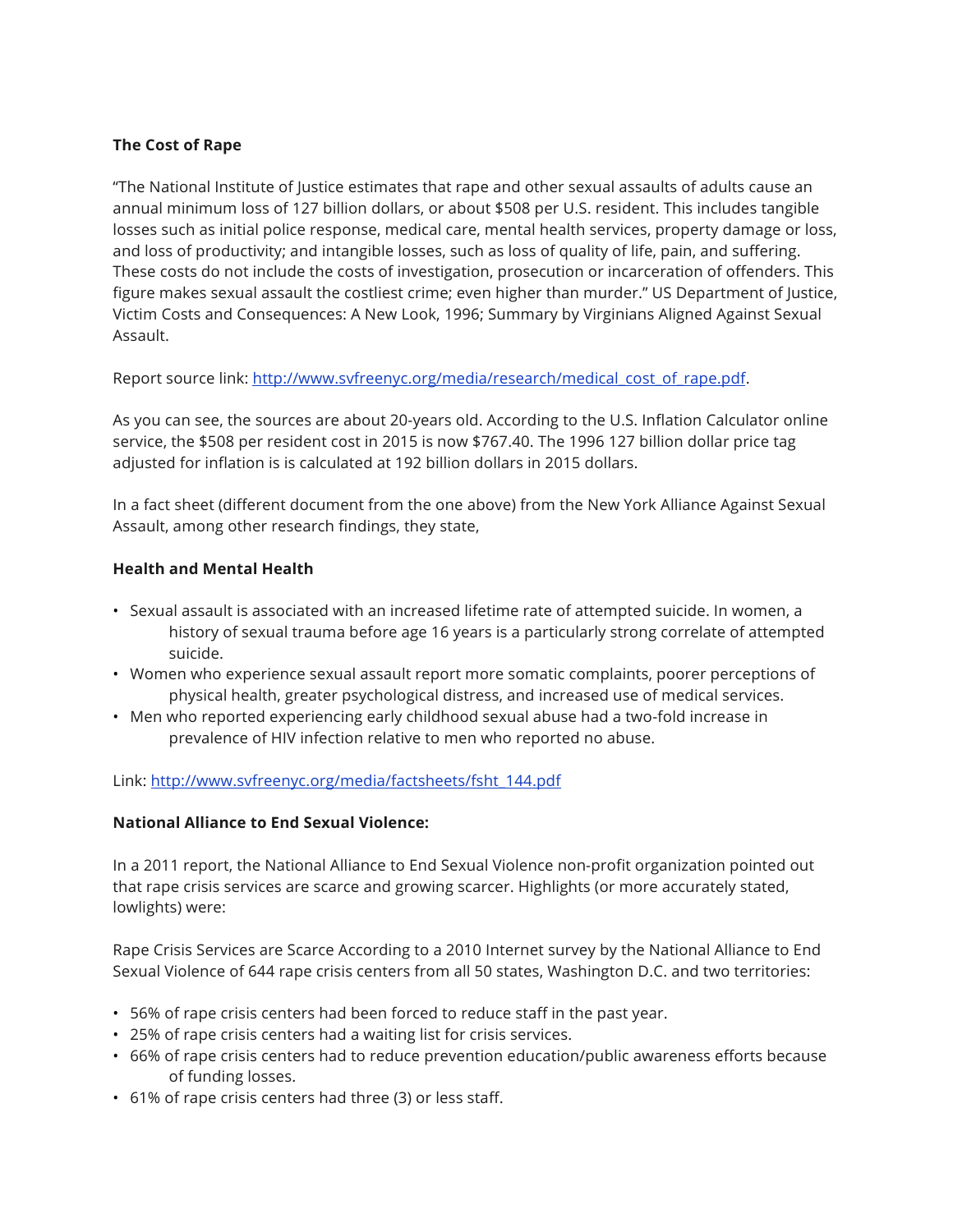- 60% of rape crisis centers indicated they need at least four (4) full-time staff to meet the current demand for sexual assault services in their community.
- 93% of rape crisis center employees were paid less than \$40,000 a year.

This 2011 report also discussed aggregate and individual case costs based on earlier data.

Report link: http://www.nsvrc.org/sites/default/files/CostsConsequencesSV.pdf

## **Challenging Data Environment:**

As you can see, based on the various research and report sources nailing down firm societal impact costs can be a challenge. It's easy to tiptoe into the weeds and get lost in the data forest.

I think a few data points from original authoritative studies and sources will illustrate the impact story nicely. I haven't yet come across any useful data about the cost of non-treatment.

I'll continue exploring the sexual assault cost and related issues universe. I think, however, between the sources listed in my original reply and the ones above, we have a good starting point of societal impact information.

Steve 1-27-2016

# **Economic costs of sexual assault**

# **INTRODUCTION**

It is impossible to assess the economic toll of sexual violence. Victims pay for sexual violence out of their own pockets, and the public pays through provision of services to victims and their significant others. Public and private funds are spent on crisis services, medical treatment, and the criminal justice responses. Workdays are lost because of injury and illness. Businesses lose money through employee absences and sexual harassment suits. The cost for offenders' incarceration, probation, treatment and other offender services adds to the total cost of sexual assault.

#### **STATISTICS**

#### **COSTS OF VIOLENT CRIME**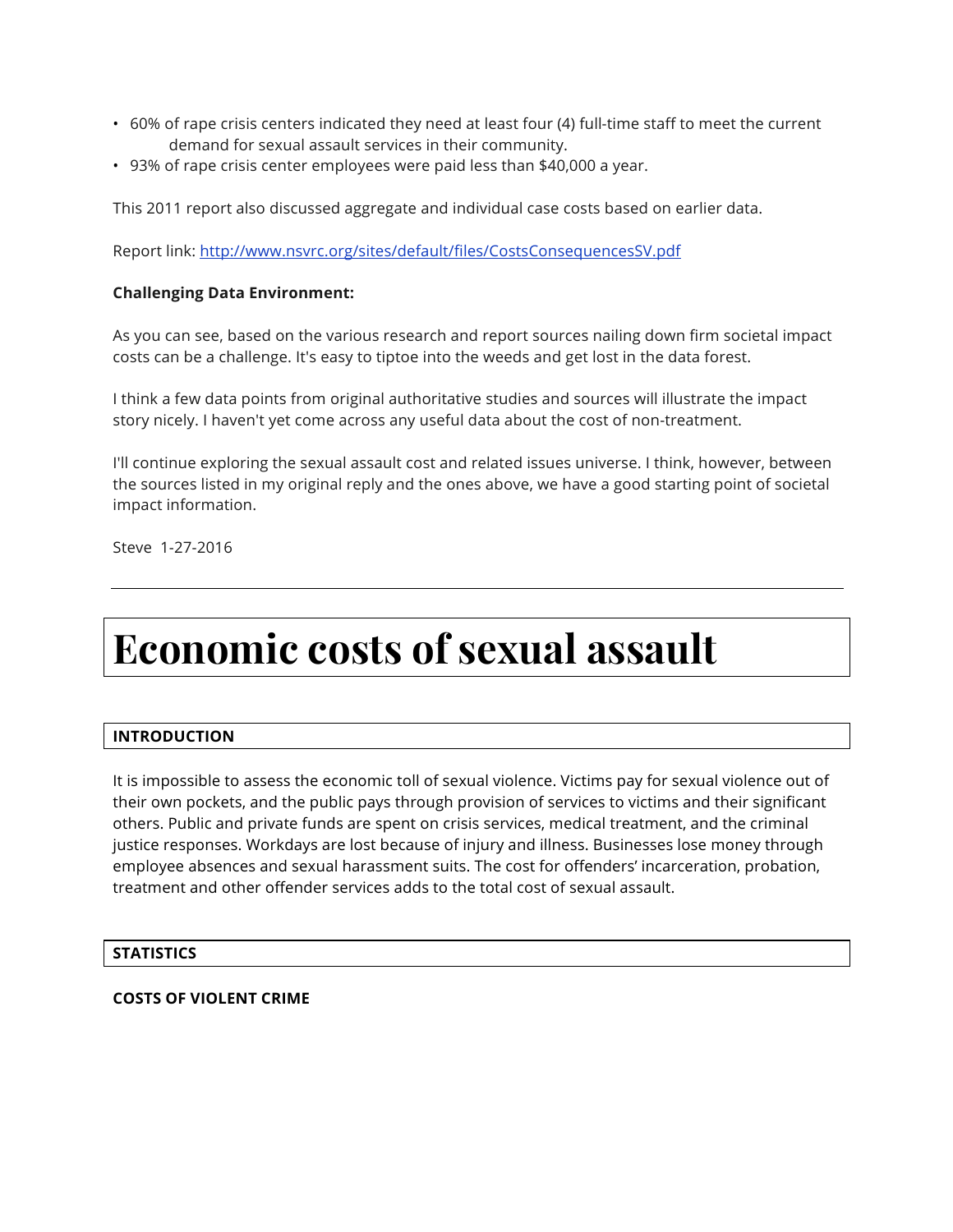The cost of crime to victims in 1996 was an estimated \$450 billion a year when factors such as medical costs, lost earning, pain, suffering and lost quality of life were considered. $^1\,$  An estimated \$23 billion of the cost is attributed to lost productivity and almost \$145 billion is because of reduced quality of life. $2$ 

Violent crimes account for 1/3 of all crimes, but account for 95% of the total cost of crime. Most of the cost is attributable to the intangible costs of the victim's pain, suffering and lost quality of life.<sup>3</sup>

About 12% of total mental health costs is spent on crime victims.<sup>4</sup>

The estimated annual cost of crime in the United States, \$450 billion, is almost totally attributable to violent crime (\$426 billion), and exceeds the entire \$266 billion cost of the U.S. defense budget by 69%.<sup>5</sup>

### **COSTS OF SEXUAL ASSAULT**

Rape is the most costly of all crimes to its victims. Total costs are estimated to be \$127 billion a year in the United States, excluding the costs of child sexual abuse. $6$ 

The cost for each sexual assault is \$110,000; because many rape victims are subjected to more than one sexual assault, the cost per rape is estimated to be \$87,000. The cost per sexual assault is broken down as follows:

| • Short-term medical care | ፍ | 500     |
|---------------------------|---|---------|
| • Mental health services  |   | 2.400   |
| • Lost productivity       |   | 2,200   |
| • Pain and suffering      |   | 104,900 |

The pain and suffering cost is based on these facts: $<sup>7</sup>$ </sup>

- Up to half of all victims suffer from at least one symptom of rape trauma syndrome.
- Rape victims are four times more likely to have an emotional breakdown than are nonvictims.
- 25% to 50% of sexual assault victims are likely to seek mental health services and victims often suffer from lifelong physical manifestations of sexual trauma.

The total cost of sexual assault to victims was \$18 million in 2002. $8$ 

 <sup>1</sup> Miller, Ted, Mark A. Cohen, and Brian Wiersema. 1996. *Victim Costs and Consequences: A New Look.* National Institute of Justices. U.S. Department of Justice. Washington, D.C.

<sup>&</sup>lt;sup>2</sup> Miller, Ted R., Mark A. Cohen, and Shelli B. Rossman, Victim Costs of Violent Crime and Resulting Injuries. *Health Affairs* (Winter 1993).

*Affairs* (Winter 1993). <sup>3</sup> Ibid. <sup>4</sup> Cohen, Mark; Miller, Ted. The Cost of Mental Health Care for Victims of Crime. (13)(1) *Journal of Interpersonal* 

Violence: (1998): 93-110.<br><sup>5</sup> Miller, Cohen, et al. Russia and the U.S.: Growing Cooperation? *Great Decisions: 1997.* New York: Foreign Policy Association (1997).

<sup>6</sup> Miller, Cohen, et al. Russia and the U.S.: Growing Cooperation? *Great Decisions: 1997.* New York: Foreign Policy Association (1997).

 $<sup>7</sup>$  Ibid.</sup>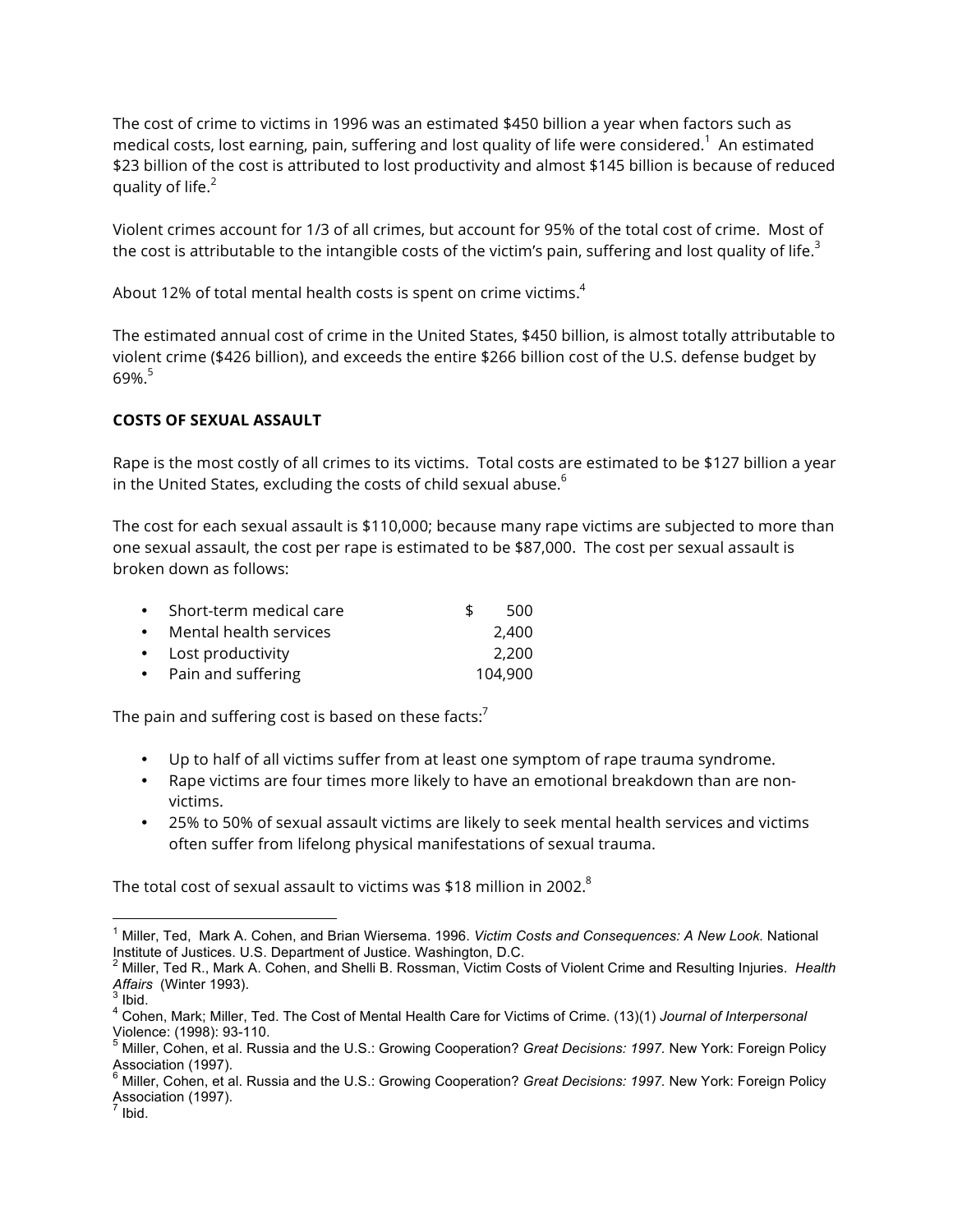#### **COSTS OF SEXUAL HARASSMENT**

In 1988, sexual harassment cost the typical Fortune 500 company \$6.7 million per year, or \$282 per employee.<sup>9</sup>

Over a two-year period, the U.S. government lost more than \$267 million in diminished productivity and turnover due to sexual harassment.<sup>10</sup>

90% of Fortune 500 companies surveyed received complaints of sexual harassment. More than 1/3 experienced lawsuits; more than 1/4 had repeated lawsuits.<sup>11</sup>

#### **IMPACT ON THE VICTIM**

#### **RAPE AND PHYSICAL INJURY**

32% of women and 16% of men raped since age 18 were physically injured in their most recent rape.<sup>12</sup>

2% of all rapes result in the death of the victim.<sup>13</sup>

Following is a breakdown of injury and death rates connected with sexual assault from 1987-1990:

- 229,000 victimizations;
- 148,000 victims (some victims were raped more than once);
- 90,000 nonfatal physical injuries;
- 6,000 hospitalizations from injuries;
- 305 deaths.

The monetary cost for rape accompanied by a physical injury in the early 1990s was: <sup>14</sup>

| Total cost other than mental health: ' |         | \$6.228 |
|----------------------------------------|---------|---------|
| Medical                                | \$1,367 |         |
| <b>Emergency services</b>              | 66      |         |

<sup>&</sup>lt;sup>8</sup> Bureau of Justice Statistics. 2002. National Crime Victimization Survey. Table 82.<br><sup>9</sup> Klein Associates. 1988. *The 1988 Working Woman Survey Report.*<br><sup>10</sup> National Victim Center, 1991.<br><sup>11</sup> Klein, 1988.<br><sup>12</sup> Tjaden,

*Findings from the National Violence Against Women Survey*. U.S. Department of Justice. National Institute of Justice. Washington, D.C. (Nov. 1998).<br><sup>13</sup> Groth, Nicholas. *Men Who Rape: The Psychology of the Offender.* New York: Plenum Press, 1979.

<sup>&</sup>lt;sup>14</sup> Miller, Ted R., Mark A. Cohen, and Shelli B. Rossman, Victim Costs of Violent Crime and Resulting Injuries. Health *Affairs* (Winter 1993).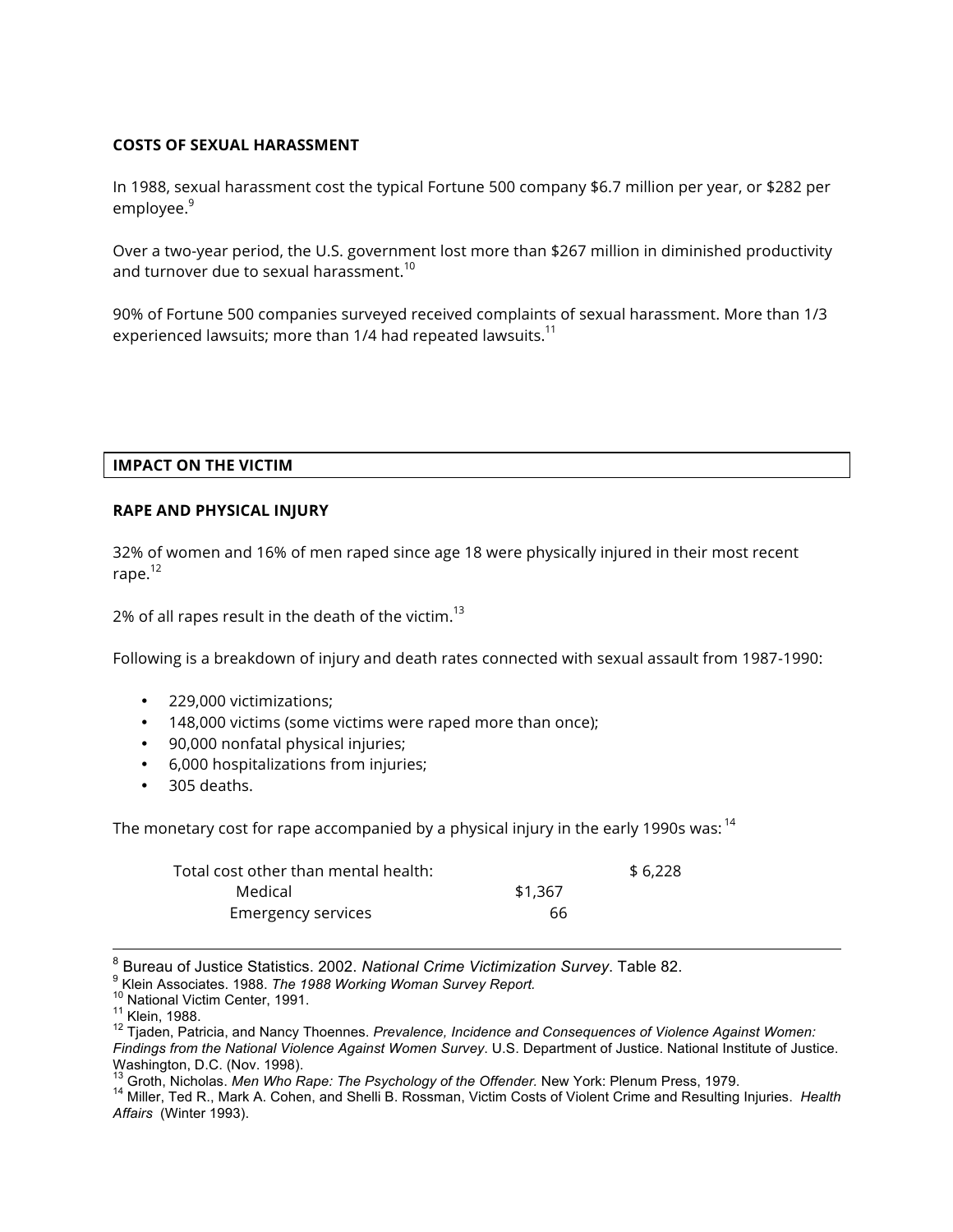| Productivity               | 4,683  |          |
|----------------------------|--------|----------|
| Administrative             | 112    |          |
| Total mental health cost:  |        | 36,306   |
| Mental health medical      | 4,990  |          |
| Mental health productivity | 1,465  |          |
| Quality of life lost to    |        |          |
| psychological injury       | 29,851 |          |
| <b>TOTAL COST</b>          |        | \$42.534 |

#### **MEDICAL CARE**

Hospital emergency department personnel treat approximately 128,700 female adults annually for injuries related to rapes.<sup>15</sup>

In 1994, 17.6% of rape/sexual assault victims received medical care. They were most likely to receive medical care at an emergency room or hospital (46%), and next most likely to receive medical care at home or a neighbor's or friend's home  $(38.8\%)$ .<sup>16</sup>

# **MENTAL HEALTH SERVICES**

Rape, childhood sexual abuse and domestic violence are among the most common causes of Post Traumatic Stress Disorder (PTSD) in women. The chances that a woman will develop PTSD after being raped are 50-90%. Sexual assault is also closely associated with depression and anxiety disorders.<sup>17</sup>

Psychological injury results from 57% of completed sexual assaults, 37% of physical assaults, and 18% of robberies. Psychological injury ranges from severe psychological disorder to emotional distress. For rape, the ratio of severe disorder to distress is 1 to 4, compared with a ratio of 1 to 8 for other crimes  $18$ 

30% of female stalking victims and 20% of male stalking victims seek psychological counseling following their victimization.<sup>19</sup>

Up to 20% of mental health expenditures are used to treat victims of violent crime.<sup>20</sup>

<sup>&</sup>lt;sup>15</sup> Tjaden and Thoennes, 1998.<br><sup>16</sup> U.S. Department of Justice. Bureau of Justice Statistics. *National Crime Victimization Survey.* Washington, D.C.: 1994.

<sup>&</sup>lt;sup>17</sup> Population Information Program. *Population Reports: Ending Violence Against Women.* Population Information Program, Center for Communication Programs. The Johns Hopkins School of Public Health and Center for Health and Gender Equity: 2000.

<sup>18</sup> Miller, Ted R., Mark A. Cohen, and Shelli B. Rossman, Victim Costs of Violent Crime and Resulting Injuries. *Health Affairs* (Winter 1993).<br><sup>19</sup> Tjaden, Patricia, and Nancy Thoennes. *Prevalence, Incidence and Consequences of Violence Against Women:* 

*Findings from the National Violence Against Women Survey*. U.S. Department of Justice. National Institute of Justice. Washington, D.C. (Nov. 1998).

<sup>20</sup> Miller, Ted, Mark A. Cohen, and Brian Wiersema. 1996. *Victim Costs and Consequences: A New Look.* National Institute of Justices. U.S. Department of Justice. Washington, D.C.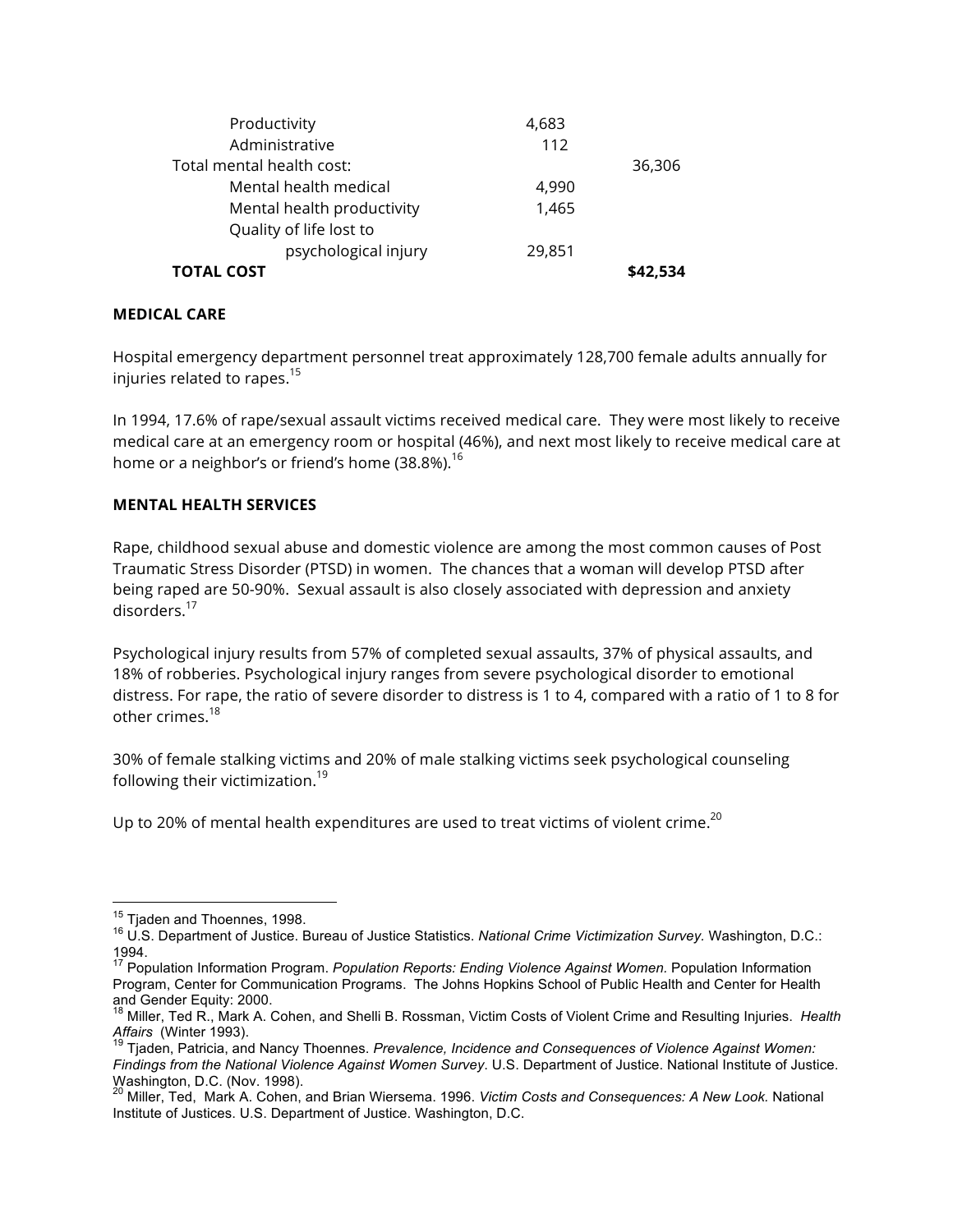#### **LOST WORK TIME AND PRODUCTIVITY**

Fourteen percent of rape and sexual assault victims lost time from work as a result of their victimization; 28% of them lost 6-10 days. $^{21}$ 

Each year, victims of intimate partner rape lose an estimated 1.1 million days of activity. Mean daily earnings lost by intimate partner rape victims is  $$69.<sup>22</sup>$ 

#### **THEFT AND DAMAGE TO PROPERTY**

Crimes of violence often include theft and property damage resulting in direct monetary loss to victims. In 1990, 30% of crime victims lost less than \$50, 11% lost from \$50-\$99; 16% lost \$100-\$249, 8% lost \$250-\$499, 15% lost \$500 or more.<sup>23</sup>

15% of all sexual assault victims incurred a direct economic loss from the crime, mostly due to damage to property. $24$ 

National Sex Offender Public Website:

-----------------------------------

## **Sexual Violence Victimization Prevalence of Sexual Violence Victimization**

In the United States, an estimated 19.3% of women (or >23 million women) have been raped during their lifetimes (Table 1). Completed forced penetration was experienced by an estimated 11.5% of women. Nationally, an estimated 1.6% of women (or approximately 1.9 million women) were raped in the 12 months before taking the survey.

An estimated 43.9% of women experienced sexual violence other than rape during their lifetimes, and an estimated 5.5% of women were victims of sexual violence other than rape in the 12 months preceding the survey. For men, an estimated 23.4% experienced sexual violence other than rape during their lifetimes, and 5.1% experienced sexual violence other than rape in the 12 months before completing the survey.

http://www.cdc.gov/mmwr/preview/mmwrhtml/ss6308a1.htm?s\_cid=ss6308a1\_e#Table1

<sup>&</sup>lt;sup>21</sup> Bureau of Justice Statistics. 2002. National Crime Victimization Survey, Tables 87, 89.<br><sup>22</sup> Centers for Disease Control. 2003. Cost of Intimate Partner Violence Against Women in the United States.<br><sup>23</sup> Bureau of Jus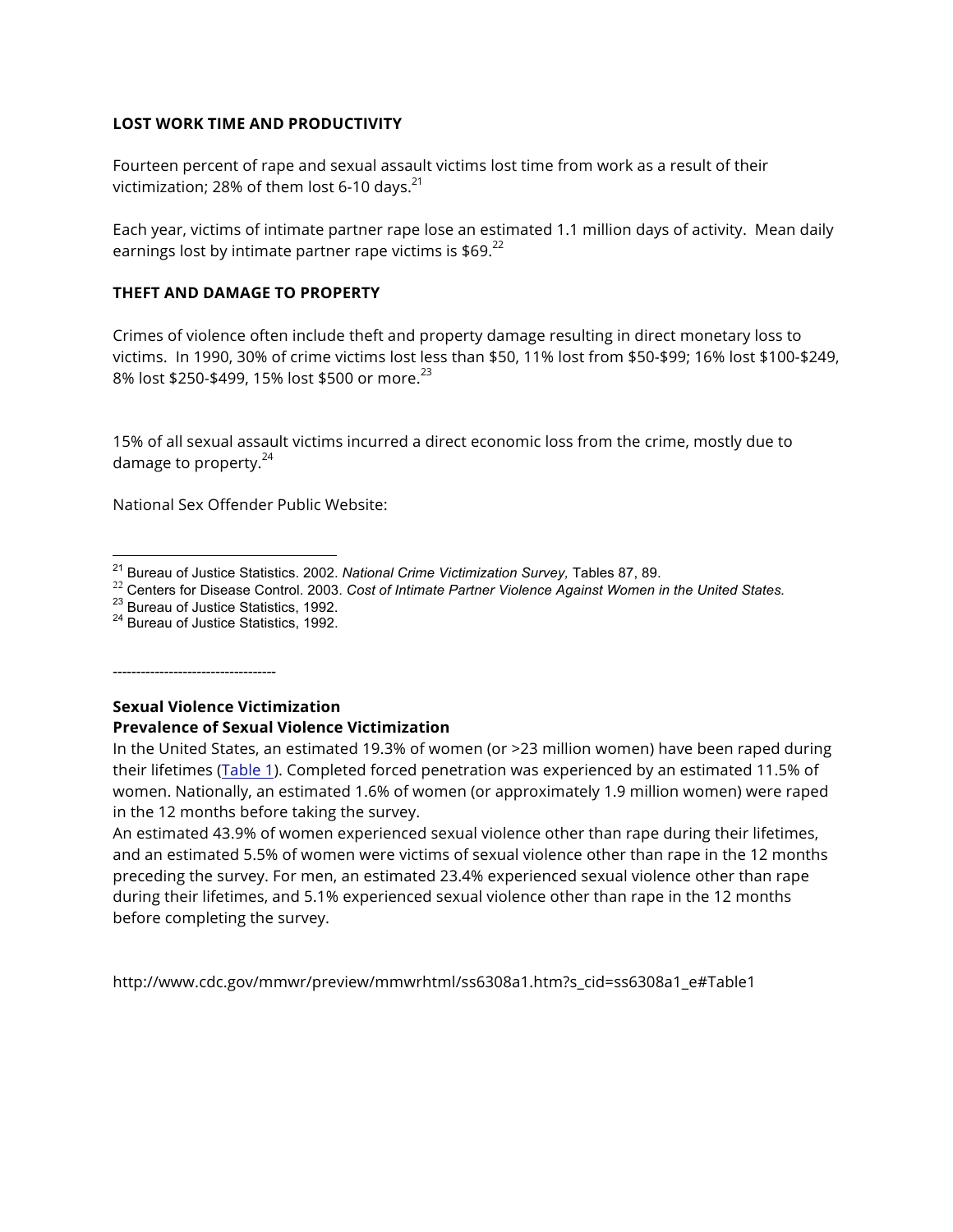#### Sexual Assault Statistics

#### How often does rape happen?

- *One in four college women report surviving rape or attempted rape at some point in their lifetime. These are anonymous reports on multi-campus surveys sampling thousands of college students nationwide (Fisher, Cullen & Turner, 2000; Tjaden & Thoennes, 2006). This rate has remained the same since studies in the 1980s (Koss, Gidycz, & Wisniewki, 1987).*
- *In the U.S. Military academies, 5% of women report surviving rape every year, as do 2.4% of the men (Snyder, Fisher, Scherer, & Daigle, 2012).*
- *5% of women on college campuses experience rape or attempted rape every year (Kilpatrick, Resnick, Riggierio, Conoscenti, & McCauley, 2007; American College Health Association, 2013).*
- *673,000 women currently attending U.S. colleges and universities have experienced rape at some point in their lifetime (Kilpatrick, Resnick, Riggiero, Conoscenti & McCauley, 2007).*
- *In one year 300,000 college women, over 5% of women enrolled in colleges and universities, experience rape. This does not include other forms of sexual assault (Kilpatrick, et al.)*
- *25% of women and 16% of men have been sexually abused as children (Dube, Withfield, & Felitti, 2005).*
- *For men who are abused as children, 62% of their offenders were men, 38% were women (Dube, Withfield, & Felitti, 2005).*
- *For women abused as children, 92% of perpetrators were men (Dube, Withfield, & Felitti, 2005).*
- *Of those women who enter the Navy, 39% are rape survivors prior to their service.*
- *Of those men who enter the Navy, 13% are perpetrators prior to their service.*
- *28% of women in the military experienced rape during their military service (Sadler, Booth, & Doebbeling, 2005).*
- *Of those women who men rape in the military, 96% of the perpetrators areU.S. military men (Sadler, Booth, & Doebbeling, 2005).*
- *Every year in the United States, 1,270,000 women experience rape (Black, Basile, Breiding, Smith, Walters, & Merrick, 2011).*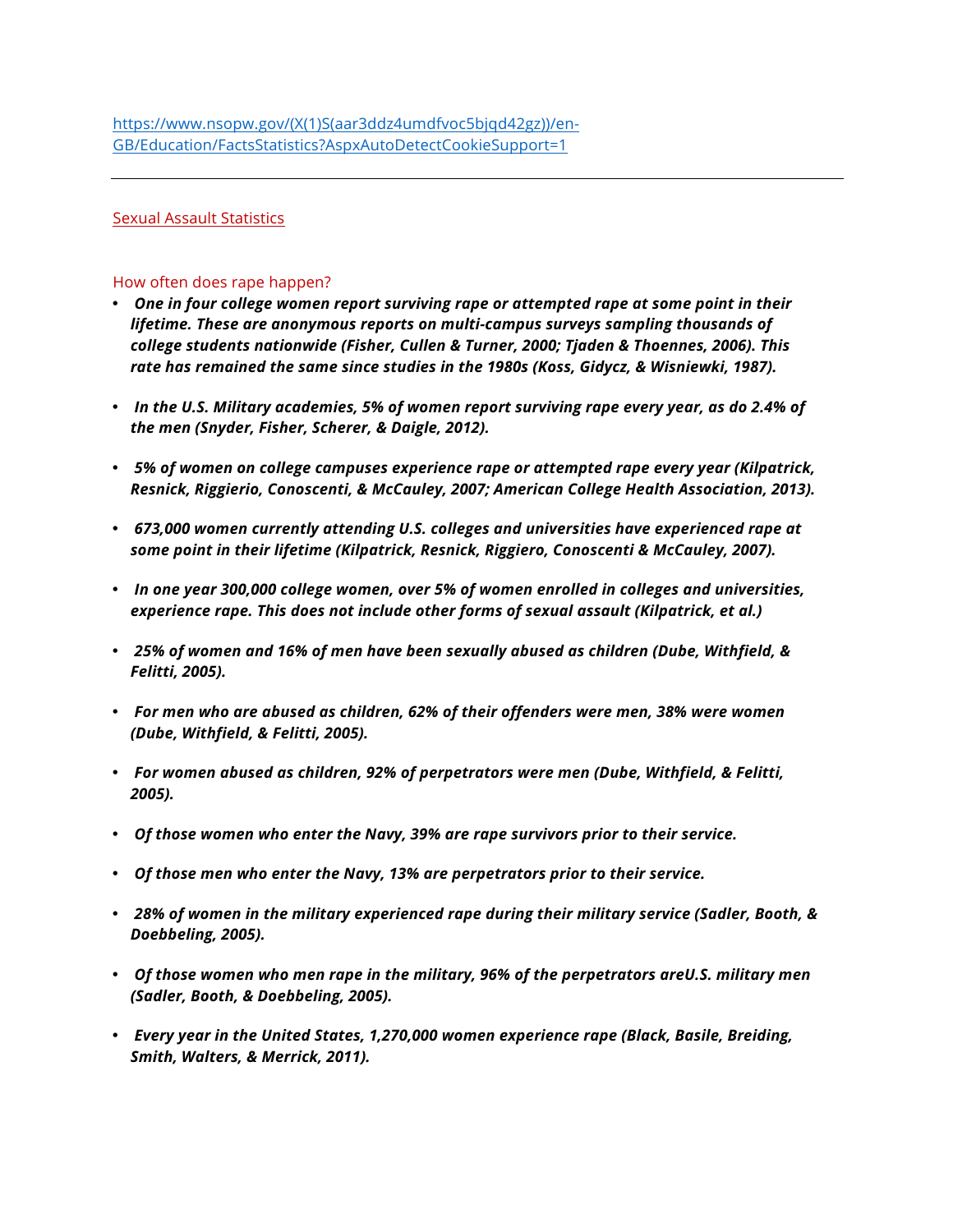- *Approximately 1 in 5 Black (22.0%) and White non-Hispanic (19%) women, and 1 in 7 Hispanic women (15%) in the United States have experienced rape at some point in their lives. (Black, Basile, Breiding, Smith, Walters, & Merrick, 2011).*
- *More than one-quarter of women (27%) who identified as American Indian or as Alaska Native and 1 in 3 women (34%) who identified as multiracial non-Hispanic have experienced rape in their lifetime. (Black, Basile, Breiding, Smith, Walters, & Merrick, 2011).*

#### Aspects of the situation that affect rape

- *The presence of a bystander makes a completed rape 44% less likely (Clay-Warner, 2002).*
- *72-81% of cases in which a male rapes a female college student, the female is intoxicated (Lisak & Miller, 2002; Mohler-Kuo, et al., 2004).*
- *In a study by the U.S. Centers for Disease Control of 5,000 college students at over 100 colleges, 4% of men answered "yes" to the question "In your lifetime have you been forced to submit to sexual intercourse against your will?" (2)*
- *The highest sexual assault risk situation for college women is after they become voluntarily intoxicated (Kilpatrick, et al., 2007).*
- *60% of rapes on college campuses occur with a perpetrator who is an acquaintance of the survivor. 32% are romantic partners, 8% are unknown/strangers. (Zinzow & Thompson, 2011).*

#### Who are the survivors?

- *Women in sororities are 74% more likely to experience rape than other college women, and those who live in the sorority house are over three times as likely to experience rape ((Minow & Einolf, 2009; Mohler-Kuo, Dowdall, Koss, & Weschler, 2004).*
- *Frequent, heavy episodic drinking increases college women�s chances of experiencing rape by eight-fold (Mohler-Kuo et al., 2004).*
- *The more that a woman can recognize threatening cues in a situation that could turn into a sexual assault situation, the more likely she can resist or escape (Turchik, Probst, Chau, Nigoff, & Gidycz, 2007).*

#### Who are the perpetrators?

- *For female rape survivors, 98.1% of the time a man was the perpetrator (Black, Basile, Breiding, Smith, Walters, & Merrick, 2011).*
- *For male rape survivors, 93% of the time, a man was the perpetrator (Black, Basile, Breiding, Smith, Walters, & Merrick, 2011).*
- *Among male offenders who rape women, 64% were using alcohol and/or drugs prior to the attack (Brecklin & Ullman, 2002).*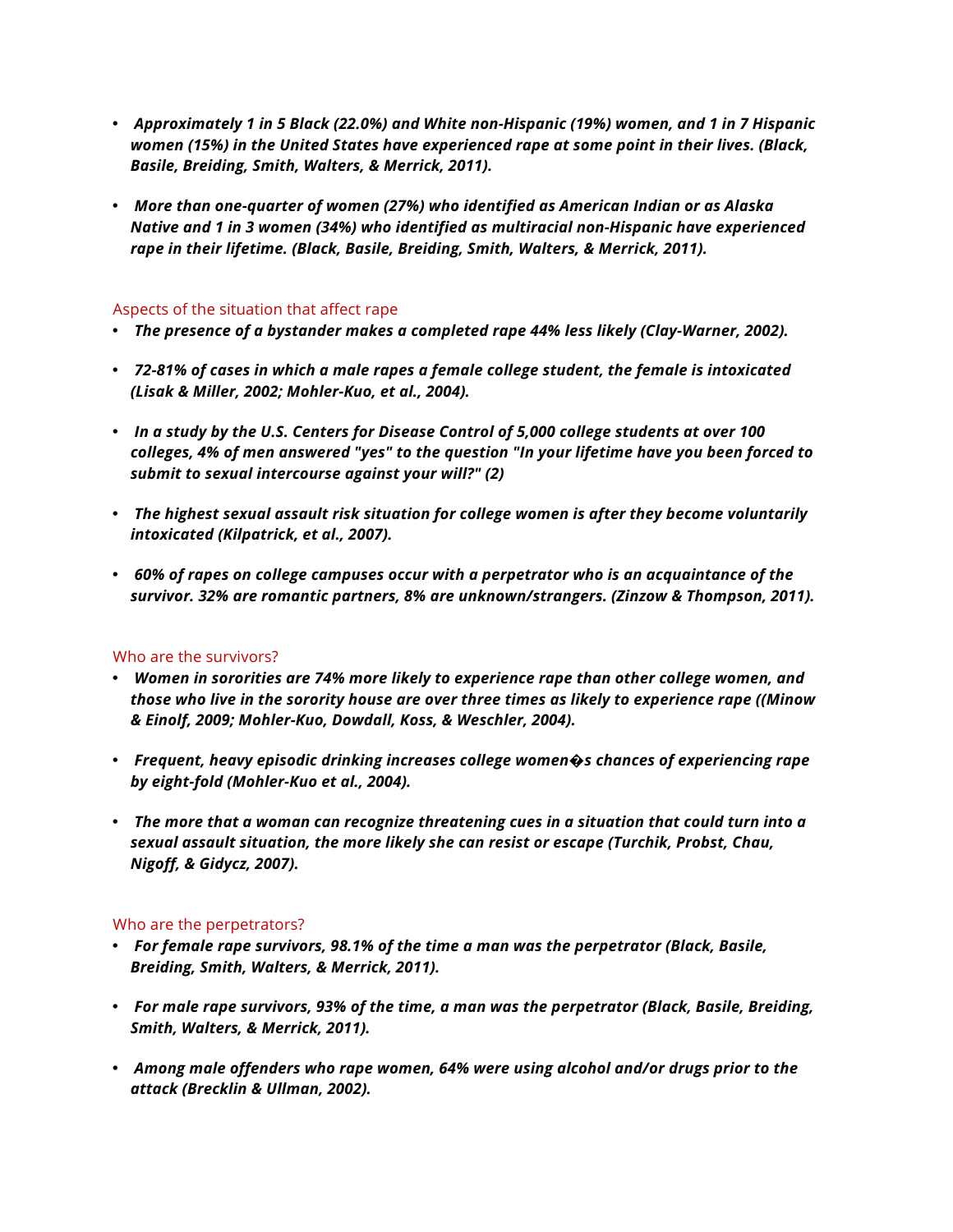- *Two different longitudinal studies have found that fraternity men are three times more likely to commit sexual assault than other college men (Foubert, Newberry, & Tatum, 2007; Loh, Gidycz, Lobo, & Luthra, 2005.)*
- *Rapists are almost always (98%) men (Sedgwick, 2006).*
- *College men who consume alcohol two or more times a week and had friends who support physical and emotional abuse of women are nine times more likely to commit sexual assault than men with none of these characteristics (DeKeseredy & Schwartz, 2014).*
- *9% of college men admit to acts meeting the legal definition of either rape or attempted rape (Abbey & McAuslan, 2004).*
- *Perpetrators are extremely adept at identifying �likely� victims and testing prospective victims� boundaries. (Lisak & Miller, 2002).*
- *Perpetrators plan and premeditate their attacks, using sophisticated strategies to groom their victims for attack, and to isolate them physically (Lisak & Miller, 2002).*
- *Perpetrators use alcohol deliberately to render victims more vulnerable to attack, or completely unconscious (Lisak & Miller, 2002).*
- *Perpetrators view women as sexual objects to be conquered, coerced and used for selfgratification (Lisak & Miller, 2002).*
- *Perpetrators easily feel slighted by women, and carry grudges against them. This underlying hostility is easily evoked and leads them to see women as �teases� who either �secretly� want to be coerced into sex, or else �deserve� it (Lisak & Miller, 2002).*
- *Perpetrators view sexual relations as �conquests,� and all women as potential �targets� of conquests (Lisak & Miller, 2002).*
- *Perpetrators tend to be part of sexually violent all-male subcultures that normalize sexual conquests through violent pornography explicit images of rape as being acceptable, noncriminal, and the sign of male virility (Lisak & Miller, 2002).*

#### What happens after the rape?

- *Approximately 11% of college women who experience rape report it to the police (Kilpatrick, et al., 2007).*
- *7% of college women who experience drug, alcohol, or incapacitated rape report it to the police. (Kilpatrick, et al., 2007).*
- *Of those cases reported to the police, less than 10% of rape cases result in criminal charges against a defendant (Alderden & Ullman, 2012).*
- *Survivors are significantly more likely than women in the general population to suffer from Post Traumatic Stress Disorder (McFarlane, Malecha, Watson, Gist, Batten, Hall, & Smith,*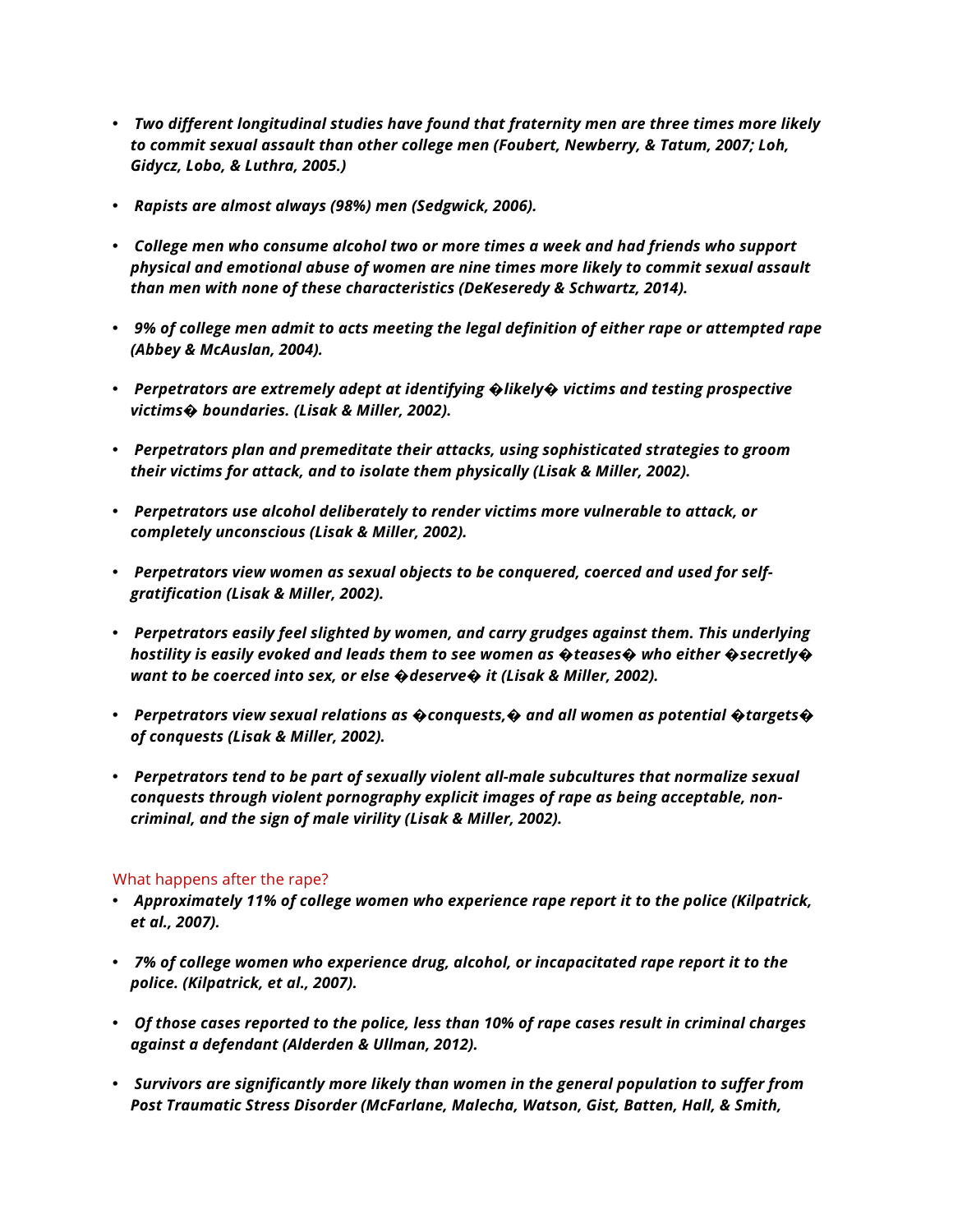*2005); in fact, rape survivors are the largest population in the nation with PTSD (Campbell & Wasco, 2005).*

- *Rape is the least reported of all violent crimes (Rand, 2009).*
- *The most common person a female survivor tells about what happened to her is a friend (Ahrens, Campbell, Ternier-Thames, Wasco, & Sefl, 2007).*

#### Prevention

- *High-risk men who see The Men�s Program commit 40% fewer sexual assaults than high risk men who are untreated (Foubert, 2011; Foubert, Newberry & Tatum, 2007).*
- *High risk men who see The Men�s Program and who do commit sexual violence, commit acts that are 8 times less severe than untreated men (Foubert, 2011; Foubert, Newberry & Tatum, 2007).*
- *College students who see The Men�s Program are more likely to intervene as a bystander to help prevent rape (Langhinrichsen-Rohling, Foubert, Brasfield, Hill, & Shelley-Tremblay, 2011).*
- *Men in the military who see The Men�s Program report lower likelihood of raping, lower likelihood of committing sexual assault, and higher levels of bystander intervention than untrated men (Foubert & Masin, 2012).*

#### References

- *Abbey, A. & McAuslan, P. (2004). A longitudinal examination of male college students� perpetration of sexual assault.* **Journal of Consulting and Clinical Psychology, 72, 5***, 747-756.*
- *Ahrens, C. E., Campbell, R., Ternier-Thames, N. K., Wasco, S. M., & Sefl, T. (2007). Deciding whom to tell: Expectations and outcomes of rape survivors� first disclosures.* **Psychology of Women Quarterly, 31,** *38-49.*
- *Alderden, M.A. & Ullman, S.E. (2012). Creating a More Complete and Current Picture: Examining Police and Prosecutor Decision-Making When Processing Sexual Assault Cases. Violence Against Women, 18, 525-551.*
- *American College Health Association. American College Health Association � National College Health Assessment II: Reference Group Executive Summary Spring 2013. Hanover, MD: American College Health Association; 2013.*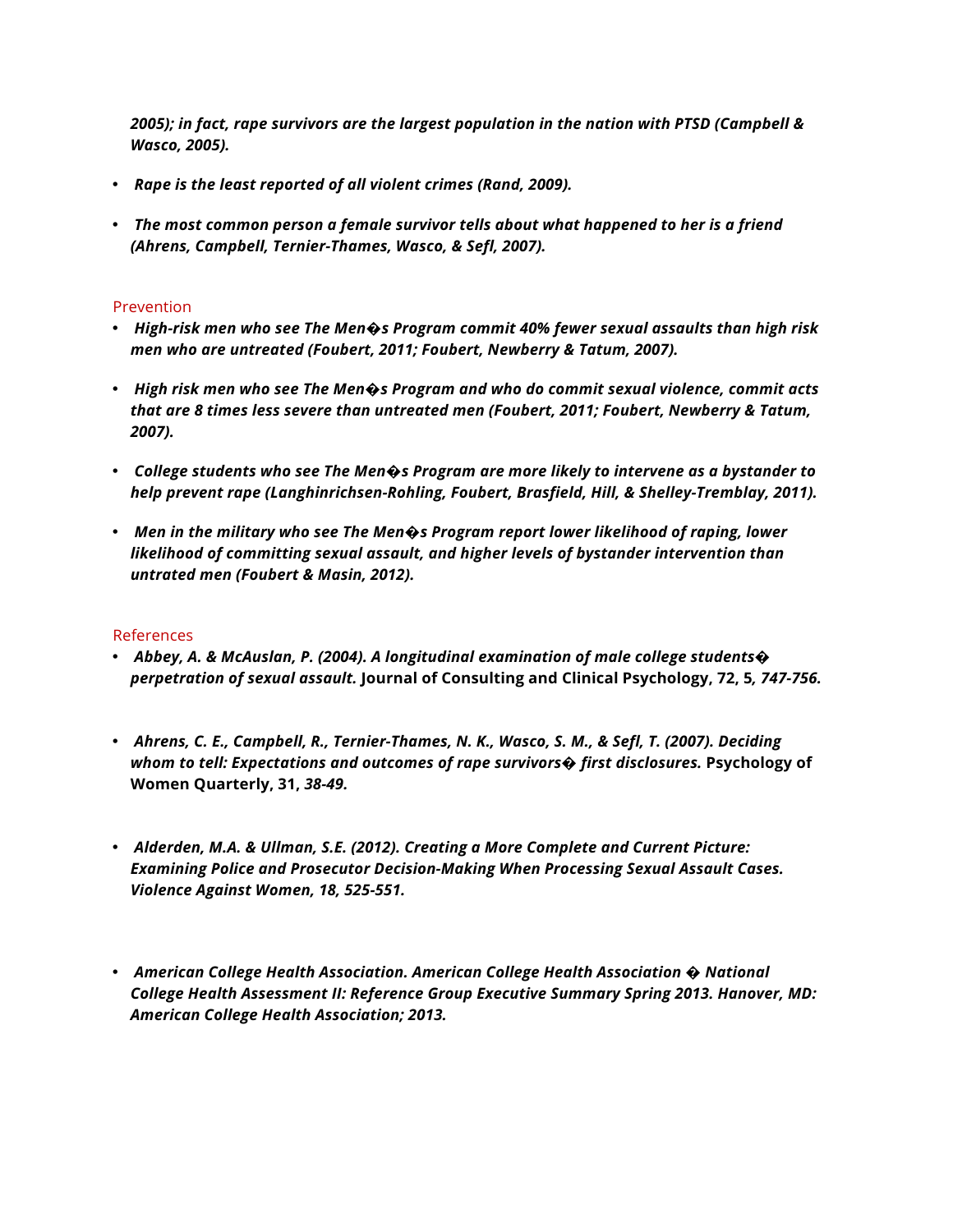- *Black, M.C., Basile, K.C., Breiding, M.J., Smith, S.G., Walters, M.L., Merrick, M.T., Chen, J., &� Stevens, M.R. (2011). The National Intimate Partner and Sexual Violence Survey (NISVS): 2010 Summary Report. Atlanta, GA: National Center for Injury Prevention and Control, Centers for Disease Control and Prevention.*
- *Brecklin, L., & Ullman, S. (2002). The roles of victim and offender alcohol use in sexual assaults: Results from the national violence against women survey.* **Journal of Studies on Alcohol, 63***, 57-63.*
- *Campbell, R. & Wasco, S. M. (2005). Understanding rape and sexual assault: 20 years of progress and future directions.* **Journal of Interpersonal Violence, 20,** *(1), 127-131.*
- *Clay-Warner, J. (2002). Avoiding rape: The effects of protective actions and situational factors on rape outcome.* **Violence and Victims***, 17 (6), 691 � 705.*
- *DeKeseredy W.S. & Schwartz M. (2014). Male Peer Support and Violence Against Women: The History and Verification of a Theory. Boston, MA: Northeastern Series on Gender, Crime, and Law.*
- *Dube, A., Whitfield, B., Felitti, D.G. (2005). Long-term consequences of childhood sexual abuse by gender of victim***. American Journal of Preventive Medicine, 28***(5).*
- *Fisher, B. S., Cullen, F. T., & Turner, M. G. (2000).* **The sexual victimization of college women***. Washington, DC: National Institute of Justice, US Department of Justice.*
- *Foubert, J.D. (2011).* **The men�s and women�s programs: Ending rape through peer education***. New York: Routledge.*
- *Foubert, J.D. & Masin, R.C. (2012). Effects of The Men�s Program on U.S. Army soldiers� intentions to commit and willingness to intervene to prevent rape: A pretest posttest study.* **Violence and Victims, 27** *(6), 911-921.*
- *Foubert, J.D., Newberry, J.T., & Tatum, J.L. (2007). Behavior differences seven months later: Effects of a rape prevention program on first-year men who join fraternities.* **The Journal of Student Affairs Research and Practice, 44***, 728-749.*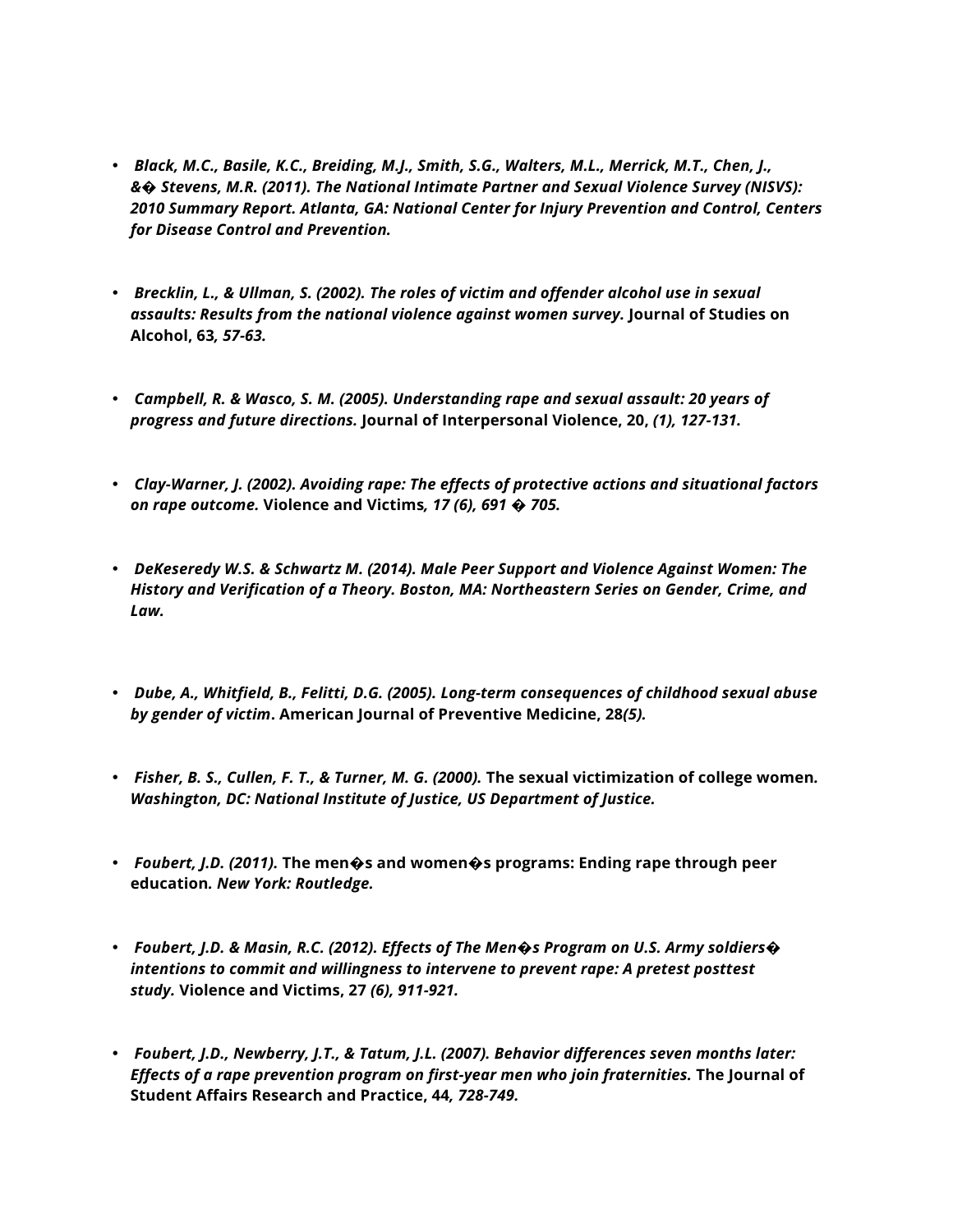- *Kilpatrick, D.G., Resnick, H.S., Ruggierio, K.J., Conoscenti, L.M., & McCauley, J. (2007). Drugfacilitated, incapacitated, and forcible rape: a national study (NCJ 219181) Medical University of South Carolina, National Crime Victims Research & Treatment Center; Charleston, SC.*
- *Langhinrichsen-Rohling, J., Foubert, J.D., Brasfield, H., Hill, B., & Shelley-Tremblay, S. (2011). The Men�s Program: Does it impact college men�s bystander efficacy and willingness to intervene?* **Violence Against Women, 17** *(6), 743-759.*
- *Lisak, D. & Miller, P. (2002). Repeat rape and multiple offending among undetected rapists.* **Violence and Victims, 17** *(1), 73-84.*
- *McFarlane, J., Malecha, A., Watson, K., Gist, J., Batten, E., Hall, I., & Smith, S. (2005). Intimate partner sexual assault against women: Frequency, health consequences and treatment outcomes.* **Obstetrics & Gynecology, 105***, 99-108.*
- *Minow, J. C., & Einolf, C. J. (2009). Sorority participation and sexual assault risk.* **Violence Against Women, 15** *(7), 835-851.*
- *Mohler-Kuo, M., Dowdall, G. W., Koss, M. P., & Wechsler, H. (2004). Correlates of rape while intoxicated in a national sample of college women.* **Journal of Studies on Alcohol, 65***(1), 37- 45.*
- *Rand, M. R. (2009).* **National Crime Victimization Survey: Criminal victimization, 2008.** *Washington, DC: Bureau of Justice Statistics, U.S. Department of Justice.*
- *Sadler, A. G., Booth, B. M., & Doebbeling, B. N. (2005). Gang and multiple rapes during military service: Health consequences and health care.* **Journal of the American Medical Women�s Association, 60***(1), 33-41.*
- *Sedgwick, J. L. (2006). Criminal victimization in the United States, 2005 Statistical tables: National crime victimization survey. Washington, DC: U.S. Department of Justice, Bureau of Justice Statistics, NCJ 215244*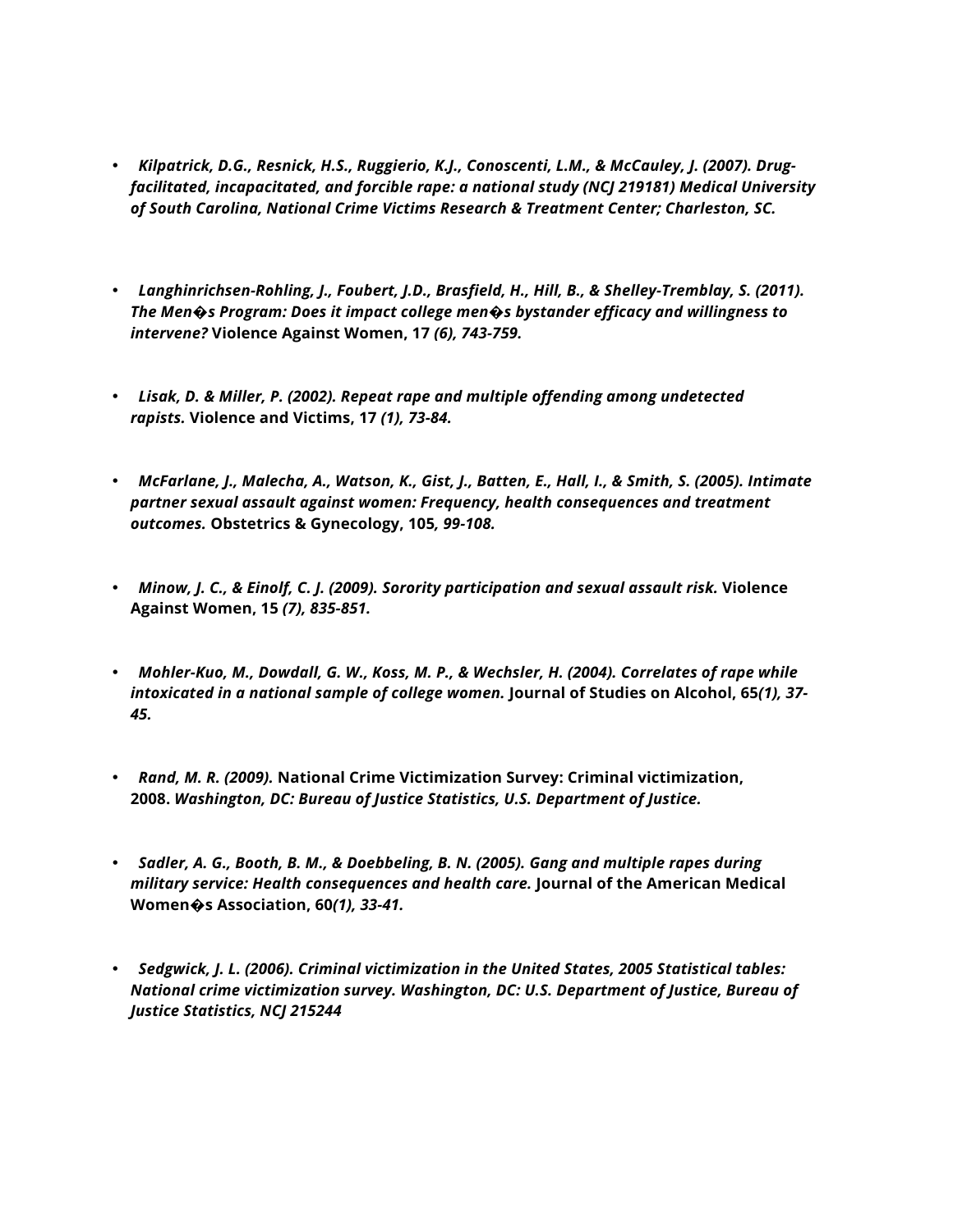- *Stander, V.A., Merrill, L.L., Thomsen, C.J., Crouch, J.L., & Milner, J.S. (2008). Premilitary adult sexual assault victimization and perpetration in a navy recruit sample.* **Journal of Interpersonal Violence, 23***(11), 1636-1653.*
- *Tjaden, P. & Thoennes, N. (2006). Extent, nature and consequences of rape victimization: Findings from the national violence against women survey. Washington, DC: National Institute of Justice.*
- *Turchik, J. A., Probst, D. R., Chau, M., Nigoff, A., & Gidycz, C. A. (2007). Factors predicting the type of tactics used to resist sexual assault: A prospective study of college women.* **Journal of Consulting and Clinical Psychology, 75***, 605-614.*
- *Zinzow, H.M. & Thompson, M. (2011). Barriers to reporting sexual victimization: Prevalence and correlates among undergraduate women.* **Journal of Aggression, Maltreatment, and Trauma, 20***, 711-725.*

#### http://www.oneinfourusa.org/statistics.php

#### **Sexual Assault Statistics**

Sexual Violence is primarily a crime of power and control. It can impact all people, regardless of age, ethnicity, race or economic status. Although younger women represent the majority of victims, not all young women are at equal risk for sexual violence. Additional, there are other populations with high rates of sexual victimization such as Native Americans, immigrants and the elderly that are often voiceless in society and marginalized from medical, legal and social services. In 8 out of 10 rape cases, the victim new the perpetrator.1 Nearly 1 in 4 women may experience sexual violence by an intimate partner in their lifetime.2 The cost of rape and sexual assault, excluding child sexual assault, per criminal victimization is \$87,000 per year. For the victim, the average rape or attempted rape costs \$5,100 in tangible, out-of-pocket expenses.3 One in 4 girls and 1 in 6 boys will be sexually assaulted by the age of 18.4 Many long-lasting physical symptoms and illness have been associated with sexual victimization including chronic pelvic pain; premenstrual syndrome; gastrointestinal disorders; and a variety of chronic pain disorders including headache, back pain, and facial pain.5 Rape victims are more likely than non-victims to smoke cigarettes, overeat, drink alcohol, and are not likely to use seat belts.6 In a study of elder female sexual abuse victims, 81 percent of the abuse was perpetrated by the victim's primary caregiver, and 78 percent by family members of which 39 percent were sons.7 Of adult American women who are raped, 31.5 percent are physically injured, but only 35.6^ of those who are injured received medical care.8 Each year, it is estimated 25,000 American women will become pregnant following an act of sexual violence. As many as 22,000 of those pregnancies could be prevented through the prompt use of emergency contraception.9 1 Tjaden, P, Thoennes N. Full Report of the Prevalence, Incidence, and Consequences of Violence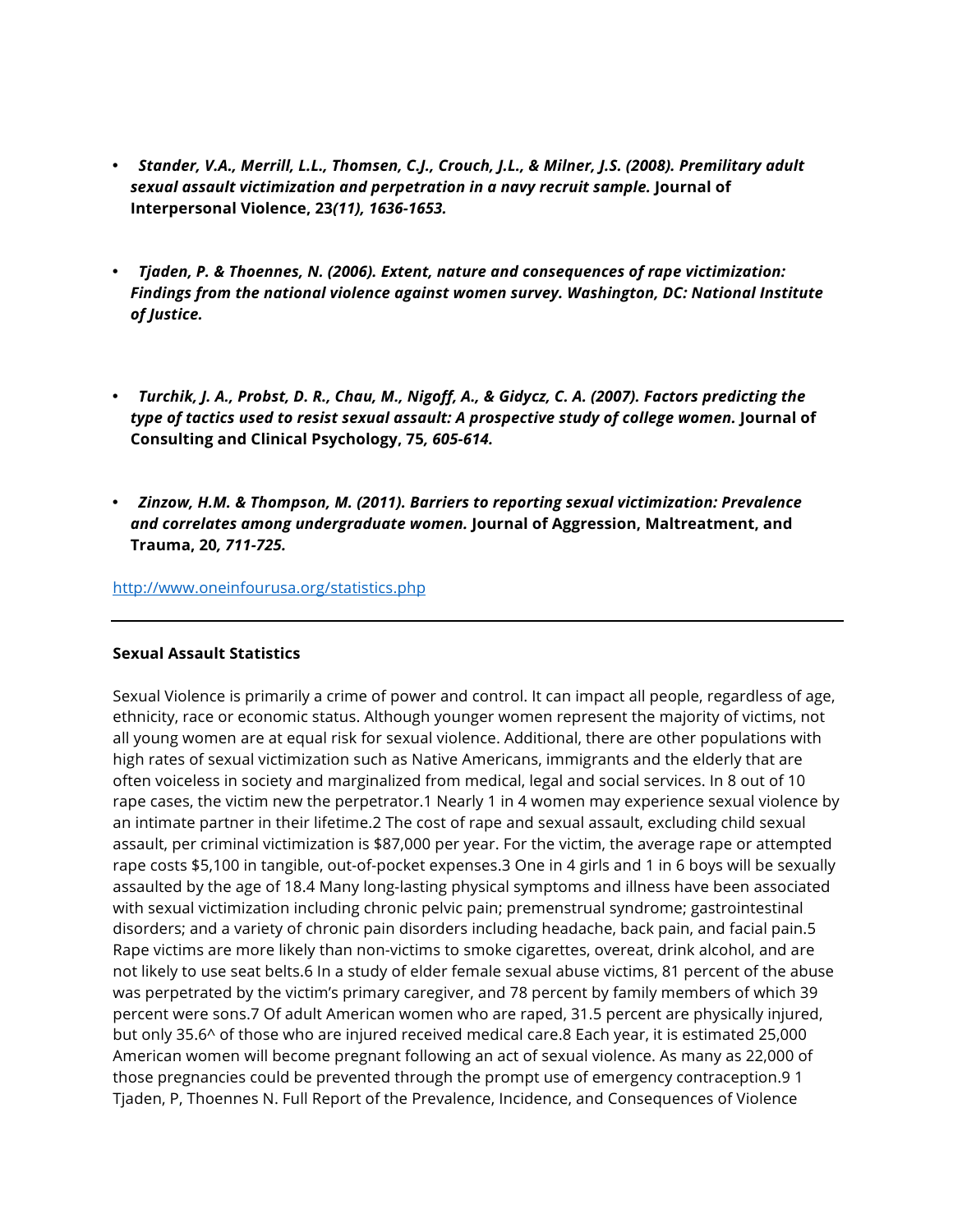Against Women: Findings from the National Violence Against Women Survey, Washington (DC): National Institute of Justice; 2000. Report NCJ 183781. 2 The World Health Report Fact Sheet on Sexual Violence, 2002. 3 Milled, Ted, et al. Victims Costs and Consequences: A New Look, National Institute of Justice Report, US Department of Justice, 1996. 4 Finkelhor, David, et al. "Sexual Abuse in a National Survey of Adult Men and Women: Prevalence, Characteristics and Risk Factors," Child Abuse and Neglect, 1990. 5 Koss, MP, Heslet L. "Somatic Consequences of Violence Against Women." Archives of Family Medicine, 1992. 6 Koss, MP, Koss, PG, Woodruff, W. "Deleterious Effects of Criminal Victimization on Women's Health and Medical Utilization." Archives of Internal Medicine, 1991. 7 Ramsey-Klawsnik, Holly. "Elder Sexual Abuse: Preliminary Findings." Journal of Elder Abuse & Neglect, 1991. 8 Tjaden, P, Thoennes N. Ibid. 2000. S Page 2 of 3 There is at least a 50 percent likelihood that a woman will develop Post Traumatic Stress Disorder (PTSD) after being raped. Sexual assault is also closely associated with depression and anxiety disorders.10 According to a study conducted by the National Victim Center, 1.3 women (age 18 and over) in the United States are forcibly raped each minute. That translates to 78 an hour, 1,871 per day, or 683,000 per year.11 According to the U.S. Department of Justice, nearly 6 out of 10 rape/sexual assault incidents are reported by victims to have occurred in their own home or a the home of a friend, relative, or neighbor.12 51% of the sexual assault cases studied in the Women's Safety Project survey were committed against young women between 16 and 21 years old.13 In 29% of rapes, the offender used a weapon.14 According to the U.S. Department of Justice, an estimated 91% of the victims of rape and sexual assault are female and 9% are male. Nearly 99% of the offenders they described in single-victim incidents are male.15 Rape or sexual assault was the violent crime least often reported to law enforcement (28%).16 Only 16% of rapes are ever reported to the police. In a survey of victims who do not report rape or attempted rape to the police, the following was found as to why no report was made: 43% thought nothing could be done, 27% felt it was a private matter, 12% were afraid of police response, and 12% felt it was not important enough.17 13.3% of college women indicated that they had been forced to have sex in a dating situation.18 9 Stewart, Felicia and Trussel, James. "Prevention of Pregnancy Resulting from Rape." American Journal of Preventive Medicine, 2000. 10 "Populations Reports: Ending Violence Against Women" Populations Information Program, Center for Communication Programs. The Johns Hopkins University School of Public Health, December 1999. 11 Kilpatrick, DJ, Edmunds, CN and Seymour, A. 1992. Rape in America: A Report to the Nation, Arlington, VA: National Victim Center. 12 Greenfield, Lawrence A. 1997. Sex Offenses and Offenders: An Analysis of Data on Rape and Sexual Assault, Washington, DC: Bureau of Justice Statistics, Office of Justice Programs, US Department of Justice. 13 Randall, Melanie and Haskell, Lori. 1995. "Sexual Violence in Women's Safety Project, A Community-Based Survey," Violence Against Women 1 (1): 6- 31. 14 Violence Against Women, Bureau of Justice Statistics, US Department of Justice, 1994. 15 Ibid. 16 Bureau of Justice Statistics, 2000. Criminal Victimization 1999: Changes 1998-1999 with Trends 1993-99. National Crime Victimization Survey. Washington, DC: Bureau of Justice Statistics, US Department of Justice. 17 Kirkpatrick, et al., 1992. 18 Johnson, I, Sigler R, 2000. "Forced Sexual Intercourse Among Intimates," Journal of Interpersonal Violence, 15(1). Page 3 of 3 In a national survey, 27.7% of college women reported a sexual experience since the age of fourteen that met the legal definition of rape or attempted rape, and 7.7% of college men reported perpetrating aggressive behavior which met the legal definition of rape.19 Among developmentally disabled adults, as many as 83% of the females and 32% of the males are the victims of sexual assault.20 The National Violence Against Women Survey found that rape is a crime committed primarily against youth. Of the women who reported being raped sometime in their lives, 21.6% were younger than age 12, 32.4% were ages 12 to 17, 29% were ages 18 to 24, and 16.6% were over 25 years old. Thus, 54% of women victims were under age 18 at the time of the first rape and 83% were under the age